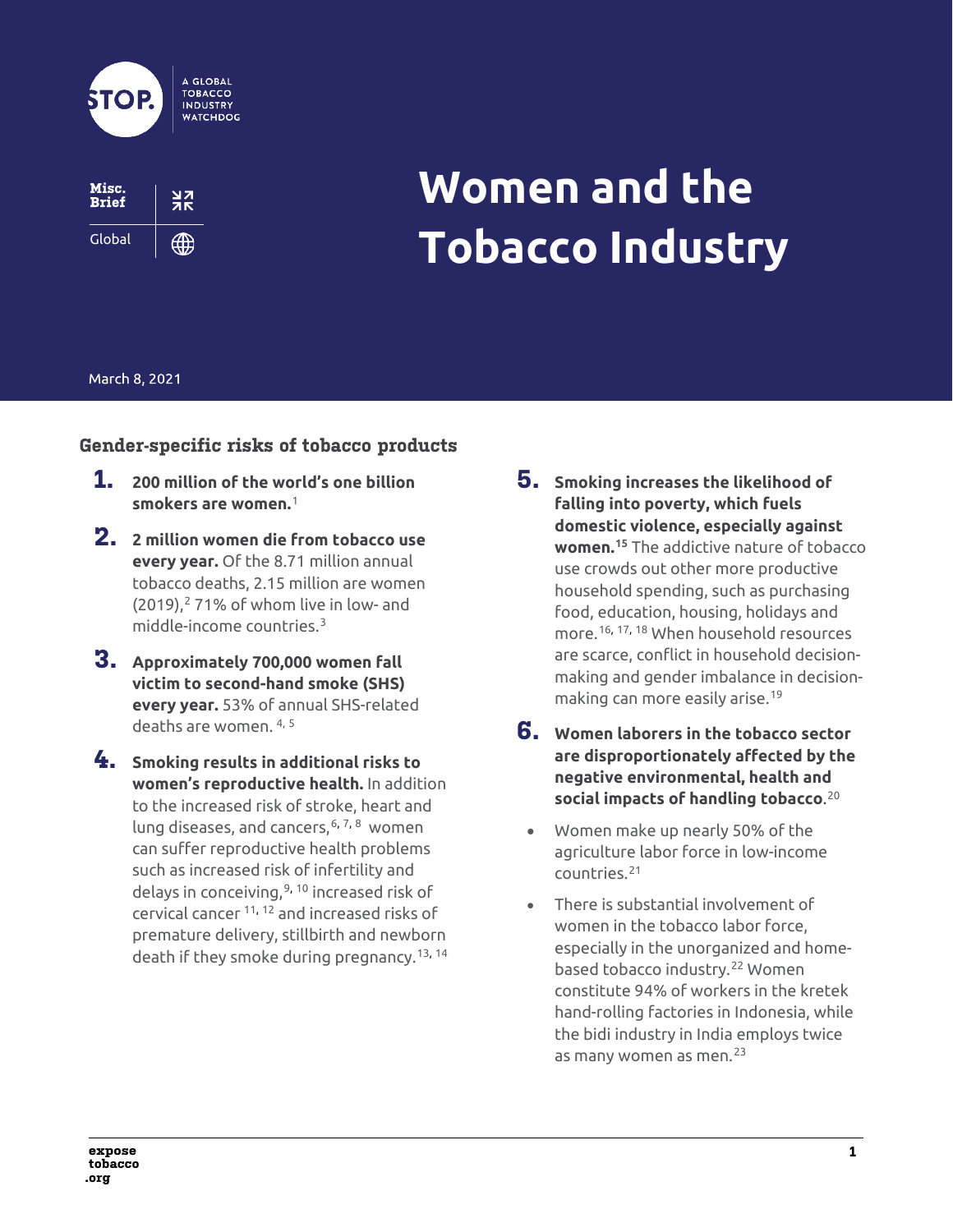# **01**

# **The tobacco industry targets women with its marketing campaigns, often marketing to women…through women.**

Since the 1960s, the tobacco industry has geared richly-funded marketing campaigns towards women through advertisements that draw on gender stereotypes and falsely link tobacco use to concepts of beauty, slimness, sophistication, prestige, emancipation, freedom, romance and sexual allure. <sup>[24](#page-8-23), [25](#page-8-24),</sup> <sup>[26](#page-8-25)</sup> Even today, tobacco companies use the same strategies to market their products, including new ones, on all platforms available including social media through women influencers.[27](#page-8-26)

- o In 2021, Japan Tobacco International's (JTI) sponsorship of the volleyball World Cup and of the JT Marvelous women's team in Japan's national volleyball league were scrutinized, endangering Japan's bid for the Olympics 2020.[28](#page-8-27) Notably, Marvel is a cigarette brand acquired by JTI in the Philippines in 2017.<sup>[29](#page-8-28)</sup>
- o In 2018, Philip Morris International (PMI)/Altria funded the Independent Women's Forum (IWF), [30](#page-8-29), [31](#page-8-30) a U.S.-based women's think tank, which promoted PMI's new tobacco product, IQOS,<sup>[32](#page-8-31)</sup> a heated tobacco product that has not been proven to reduce harm compared to combustible cigarettes. Nevertheless, they are marketed as "less harmful," not "harmless," a strategy fraught with dangers of youth uptake, unproven long- term impact, and potential to mislead. (akin to the "light/mild"  $ci \cdot$ cigarettes)<sup>[33,](#page-8-32) [34,](#page-8-33) 35</sup>

## **The tobacco industry uses the sponsorship of women-related initiatives to obscure how its products uniquely harm and kill women. 02**

Every year tobacco companies "celebrate" International Women's Day with a promise of gender equality and equity,  $36, 37$  $36, 37$  $36, 37$  but ignore the tens of millions of women harmed by their products and business practices.<sup>[38](#page-9-3)</sup>

- o PMI and British American Tobacco (BAT) invest heavily in advertising its efforts on equity in executive compensation and women empowerment/ leadership programs.[39,](#page-9-4) [40,](#page-9-5) [41](#page-9-6) Meanwhile, the companies obscure information regarding the increasing smoking prevalence and deaths among women, especially in low- and middle-income countries<sup>;[42](#page-9-7), [43](#page-9-8), [44](#page-9-9), [45](#page-9-10),</sup> [46,](#page-9-11) [47](#page-9-12) and make it difficult for women to seek justice<sup>[48](#page-9-13)</sup> for their deceptive, targeted marketing; and the addiction and diseases it causes.
- o A 2018 report revealed that PMI's public relations campaigns on "Empowering Women" was rolled out in about 30 countries, of which a majority are low- and middle-income ones, where a significant increase in women smoking has been observed.[49,](#page-9-14) [50](#page-9-15)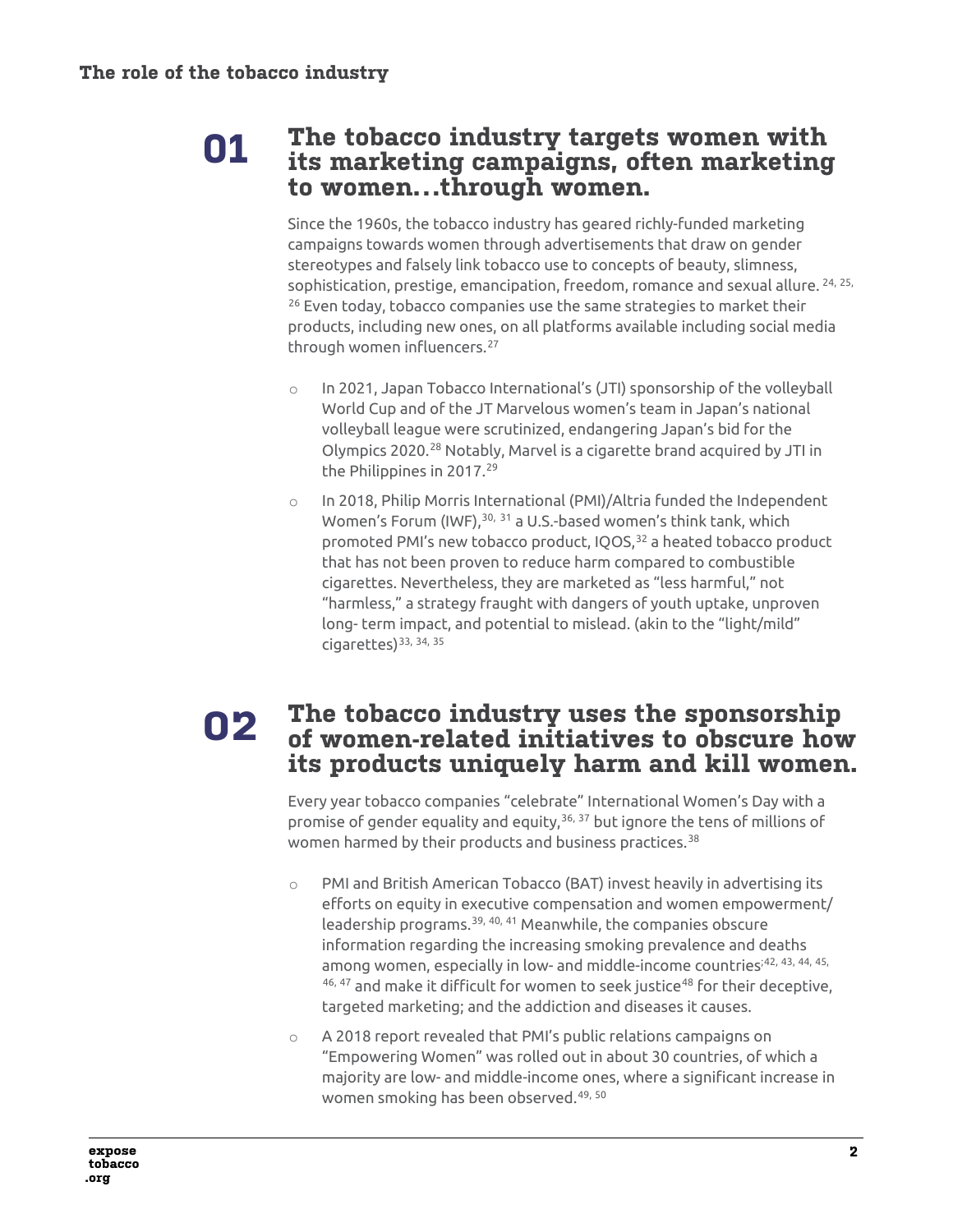## **Tobacco companies benefit from the poor working conditions women suffer on tobacco farms, while touting gender equity in labor practices.[51](#page-9-16) 03**

Tobacco companies are found to be "addicted" to cheap inputs (low-priced raw materials) which perpetuates poor working conditions on tobacco farms<sup>[52](#page-9-17)</sup> where nearly half of laborers are women.<sup>[53](#page-9-18)</sup> Yet, they have avoided scrutiny over the need to compensate not only the millions<sup>[54](#page-9-19)</sup> of female victims to tobacco, but also the thousands laboring under harsh conditions on tobacco farms.[55](#page-9-20), [56](#page-9-21), [57](#page-9-22)

- o Transnational tobacco companies used public relations campaigns to show how they are practicing gender equity in compensating its estimated 60,000 female employees,<sup>[58,](#page-9-23) [59,](#page-9-24) 60</sup> even citing the sustainable development goals (SDGs)<sup>[61](#page-9-26)</sup>, but with no mention of their accountability for the harms their products cause women.
- o Tobacco companies are known to sponsor programs on livelihood for women to cleanse its image.<sup>62</sup>

# **Transnational tobacco companies deny 04 compensation to the millions of women who fall victim to tobacco use, but paid at least USD \$1 billion in marketing efforts that put more women in harm's way.**[63](#page-10-0)

U.S. lawsuits filed in the 1980s and'90s by victims have dragged on for decades and remain pending with tobacco companies seeking to avoid payment.<sup>[64](#page-10-1)</sup> Although tobacco companies compensated a small number of women (mostly flight attendants<sup>65</sup>, a majority of whom are women, for exposure to SHS), many women across the world who are similarly situated are not empowered to seek justice. Further, money that could have been used to compensate women for tobacco related harms<sup>[66](#page-10-3)</sup> is instead used for public relations and marketing, including those targeting women:

- o In 2021, BAT invested GBP £1 billion in promoting its novel addictive products on TikTok,<sup>[67](#page-10-4)</sup> where 60% of users are women.<sup>[68](#page-10-5)</sup>
- o In 2017, PMI funded Foundation for a Smoke-Free World (FSFW) with a USD \$1 billion commitment, a small part of which funds women's initiatives (e.g. in India, Malawi, the U.S. and New Zealand). [69,](#page-10-6) [70,](#page-10-7) 71 Evidence revealed by an insider suggests that FSFW "*actually works to advance PMI's and Altria's goals*"*,* [72](#page-10-9) which involves increasing brand value and sales including through so called "socially responsible" activities. In 2020, FSFW[73](#page-10-10), [74](#page-10-11) awarded small grants for research including for women *bidi* rollers in India.[75](#page-10-12)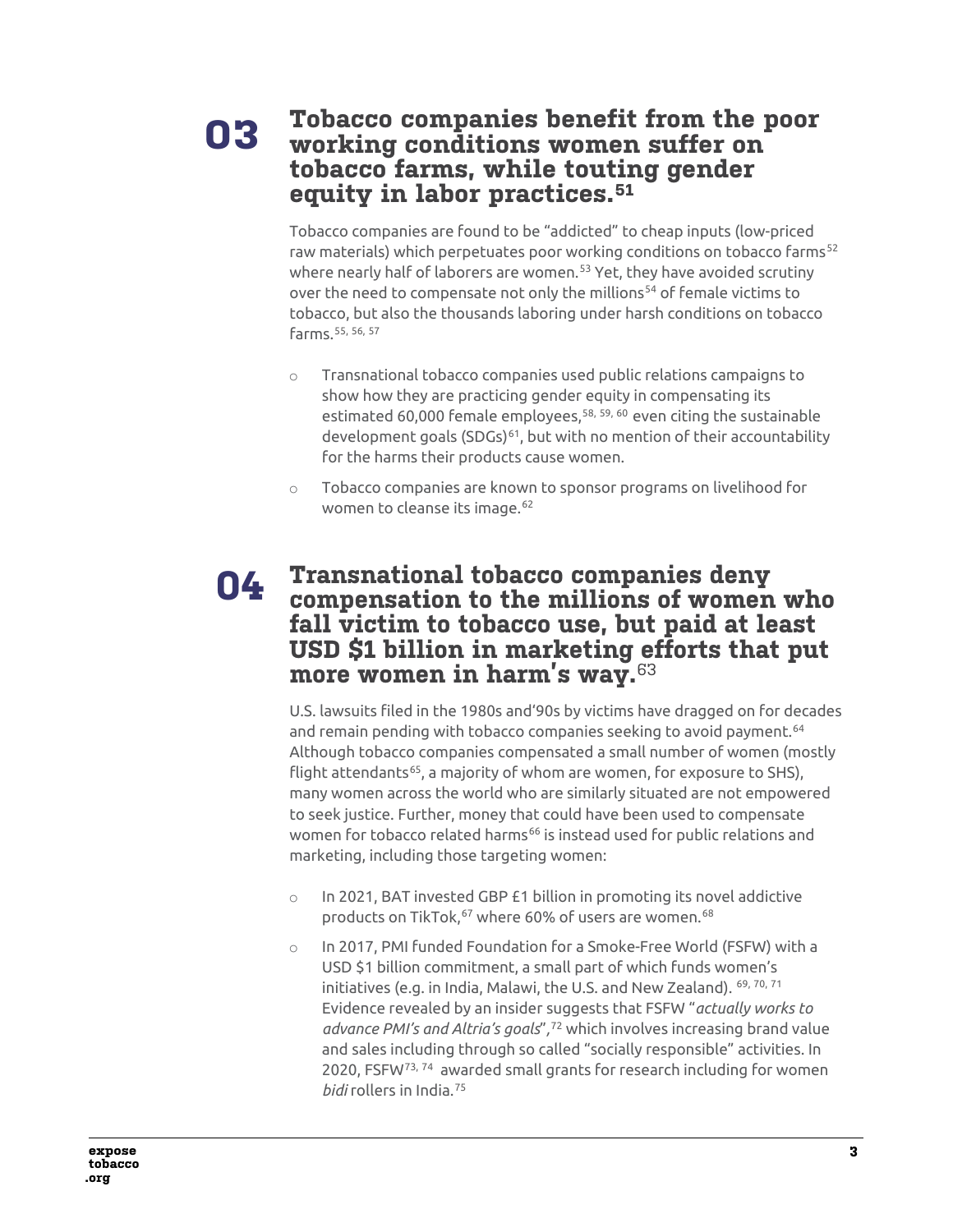# **How the tobacco industry's so-called CSR hinders SDG 5 (Gender Equality)**

As part of their so-called corporate social responsibility (CSR) activities, tobacco companies sponsor women's initiatives to launder their image<sup>[76](#page-10-13)</sup> and lobby policymakers to undermine tobacco control policies<sup>[77](#page-10-14)</sup> that protect women—with the aim of increasing both sales and profits from its deadly and addictive products.<sup>[78](#page-10-15)</sup> In recent years, the tobacco industry proclaims that its sponsorship of women's programs are efforts to further the SDGs. This i[s misleading.](https://ggtc.world/dmdocuments/TI-hinders-SDGs.pdf)

# **How does the tobacco industry interfere with the SDG[79](#page-10-16) of empowering women and promoting gender equality?**

- $\circ$  Continuously selling and marketing products that kill over 2 million women annually, as well as introducing addictive products with unknown long-term impact on women.<sup>[80](#page-10-17)</sup>
- $\circ$  Failing to protect women from and compensate $^{81}$  women for th[e gender-specific health risks](https://apps.who.int/iris/bitstream/handle/10665/339328/WHO-EURO-2021-1847-41598-56811-eng.pdf) from tobacco, such as the disproportionate burden of exposure to SHS and use during pregnancy.
- $\circ$  Diverting attention from the plight of women laborers, as well as those who use tobacco products or are exposed to it; $82$  by shifting attention to its own corporate gender policies. $83$
- $\circ$  Engaging in women's empowerment programs $^{84}$  $^{84}$  $^{84}$  and sponsorship of women's initiatives as a means to increase brand value, rehabilitate its image,[85](#page-11-4) and/or to engage with policymakers and influential persons, while watering down tobacco control measures that protect women.
- $\circ$  Aligning itself with prominent women's groups or personalities to gain legitimacy and credibility for its own so-called CSR.<sup>[86](#page-11-5)</sup> This includes instances when tobacco executives appear in the same line-up as prominent gender experts.[87](#page-11-6)
- $\circ$  Funding [women's groups](https://exposetobacco.org/tobacco-allies/independent-womens-forum/) that lobby or speak in favor of its deadly, addictive products
- $\circ$  Causing or allowing the exposure or publication of its sponsorship activities/contributions through women's activities or forums; which may undermine CSR bans that exist in over <u>63 countries.</u>.<sup>[88](#page-11-7)</sup>

# **Instead of investing in so-called CSR, the tobacco industry should:**

- Stop marketing its products to women and cease portraying tobacco companies as beneficial to society, which helps tobacco companies market their products.<sup>[89](#page-11-8), [90](#page-11-9), [91](#page-11-10)</sup>
- $\circ$  Stop countering efforts to exact payments from tobacco including taxes, fees and surcharges,  $^{92}$  $^{92}$  $^{92}$  that would redound to the benefit of victims or their healthcare. Compensate victims for harms caused by tobacco use.
- $\circ$  Stop countering life-saving tobacco control measures such as comprehensive tobacco advertising and sponsorship bans.
- $\circ$  Stop so-called CSR activities, as they can provide opportunities to engage with policymakers and effectively undermine the government's duty to protect public health policy from the commercial and vested interests of the tobacco industry under Article 5.3 of the WHO Framework Convention on Tobacco Control.
- $\circ$  Article 5.3 Guidelines recommend the denormalization, including denouncement,<sup>[93](#page-11-12)</sup> of so-called CSR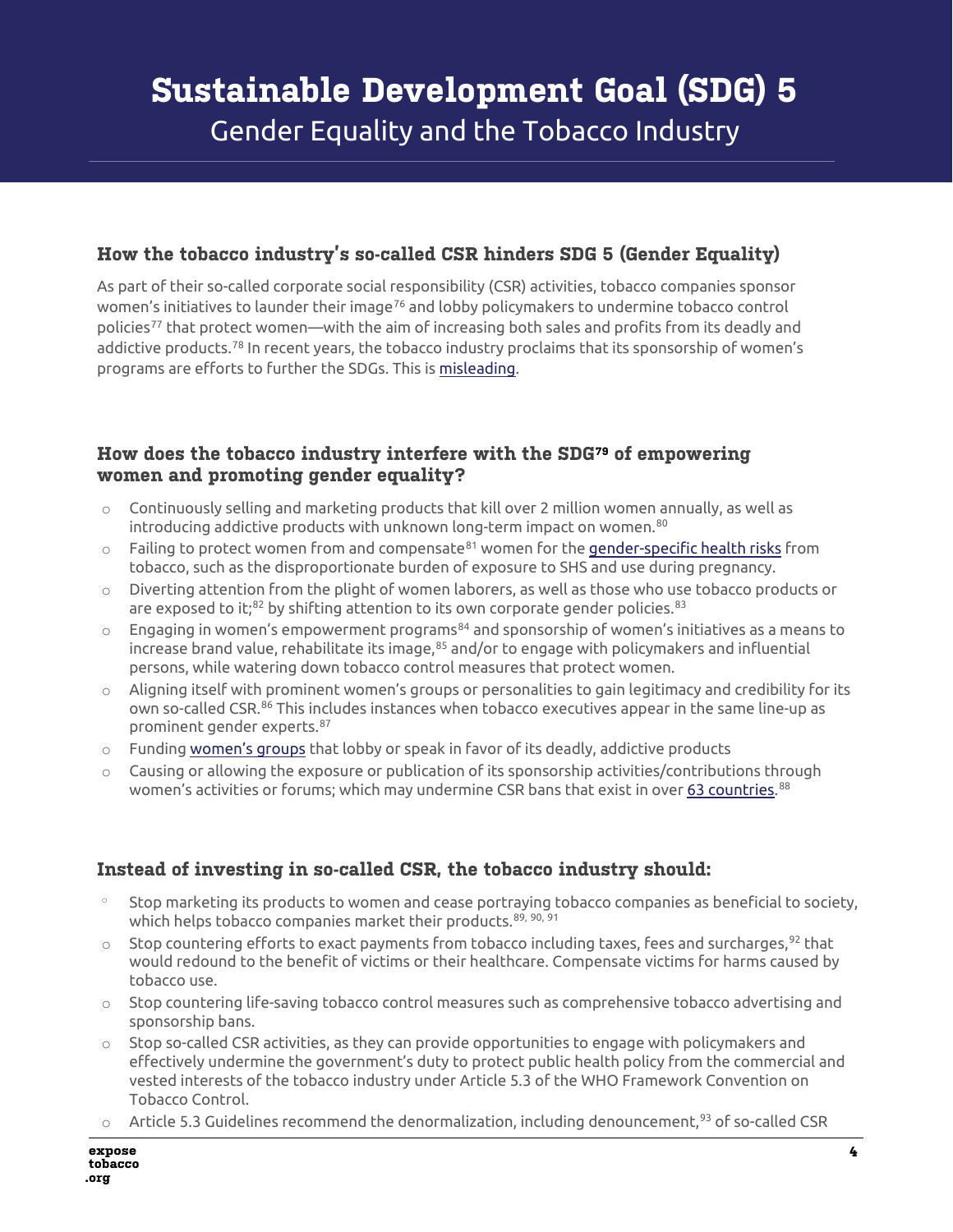activities.[94](#page-11-13)

- o Article 13 mandates a comprehensive ban on all tobacco advertising, promotion and sponsorship, which includes so-called CSR activities or the publication of the same. Governments should not allow exceptions even in the case of disasters (e.g. Vietnam<sup>[95](#page-11-14)</sup>) or under a regime of mandatory CSR<sup>[96](#page-11-15)</sup> such as in India,  $97, 98$  $97, 98$  $97, 98$  and potentially, in the Philippines.  $99$
- o Stop publicising so-called CSR relating to gender as this results in furthering the misconceptions about the true role of the tobacco [i](#page-4-0)ndustry as a gross violator of women's rights to health<sup>i</sup> and to [compensation/](https://exposetobacco.org/wp-content/uploads/TI_Accountability_Policy_Brief.pdf)means of redress.<sup>[ii](#page-4-1)</sup>

<span id="page-4-0"></span><sup>&</sup>lt;sup>i</sup> The Danish Institute for Human Rights. 4 May 2017. Human rights assessment in Philip Morris International. Available from: <u>https://www.humanrights.dk/news/human-rights-assessment-philip-morris-international (accessed<br></u>

<span id="page-4-1"></span><sup>(</sup>accessed 4 February 2021). United Nations. 1995. Beijing Declaration and Platform for Action. Beijing+5 Political Declaration and Outcome. Available from: <u>https://www.unwomen.org/-</u><br>/media/headquarters/attachments/sectio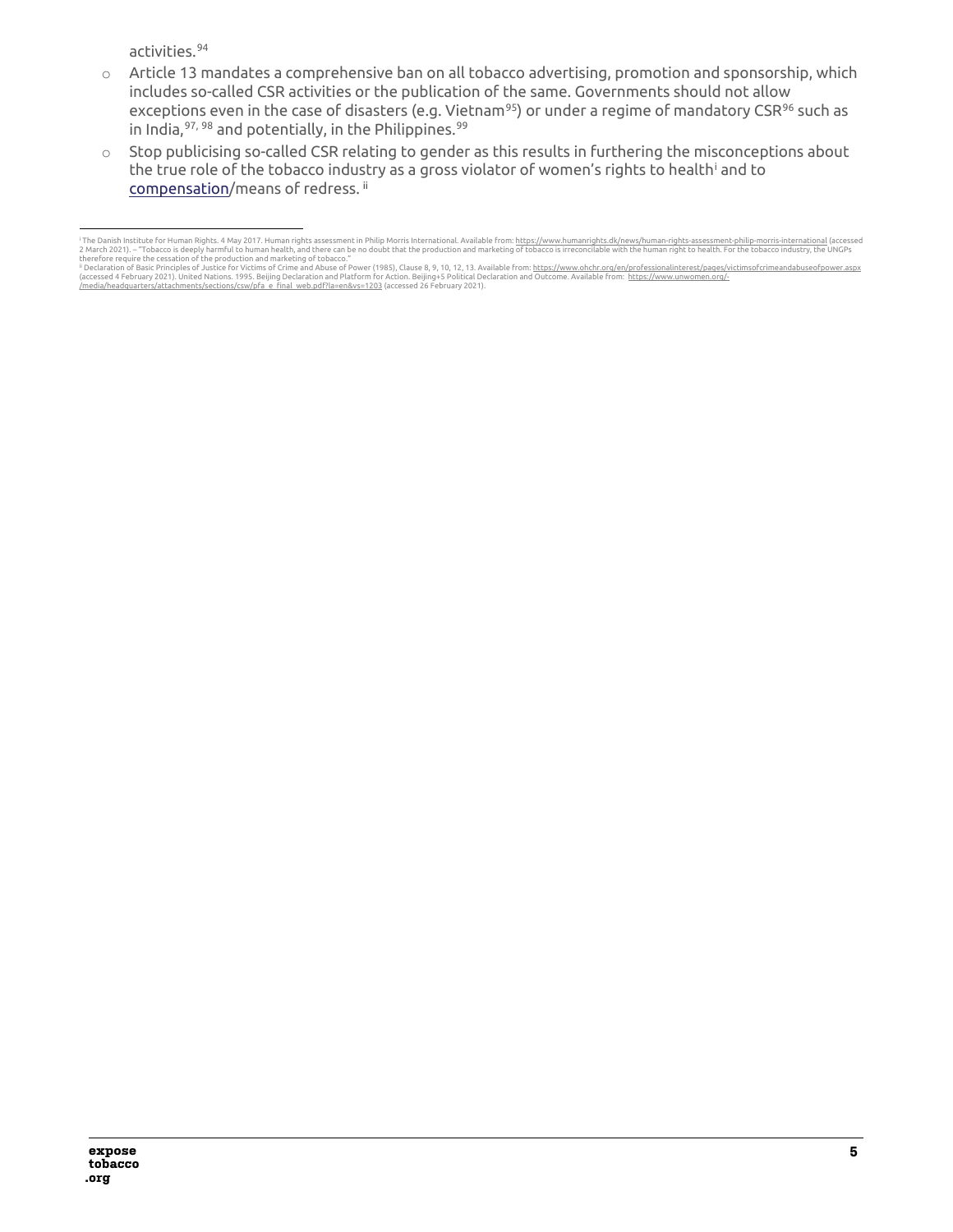## **ANNEX. The Tobacco Industry's Marketing to Women in Pictures**



*Image Source: Box 7 (Events marketing by tobacco companies for the youth). In: Global Center for Good Governance in Tobacco Control (GGTC). 26 May 2020[. Tobacco industry: Manipulating the youth into a lifelong addiction.](https://ggtc.world/2020/05/26/tobacco-industry-manipulating-the-youth-into-a-lifelong-addiction/)* 

More women than men smoke "light" cigarettes (63% versus 46%), often in the mistaken belief that "light" means "safer".<sup>[100](#page-11-1)</sup> In fact, "light" smokers often engage in compensatory smoking, inhaling more deeply and more frequently to absorb the desired amount of nicotine.<sup>[101](#page-11-18)</sup> Women's penchant for "safer" products suggest that it is a strong target market for novel products that tobacco companies market as "safer" such as heated tobacco products or e-cigarettes. The gender-specific marketing for cigarette brands like Virginia Slims in the 1990s are replicated in the marketing for the new products IQOS, Blu, Glo or Vype.



*Image Source: Box 6 (Tobacco industry marketing: Tobacco vs. new products). In: Global Center for Good Governance in Tobacco Control (GGTC). 26 May 2020. [Tobacco](https://ggtc.world/2020/05/26/tobacco-industry-manipulating-the-youth-into-a-lifelong-addiction/)  [industry: Manipulating the youth into a](https://ggtc.world/2020/05/26/tobacco-industry-manipulating-the-youth-into-a-lifelong-addiction/)  [lifelong addiction.](https://ggtc.world/2020/05/26/tobacco-industry-manipulating-the-youth-into-a-lifelong-addiction/)* 

PMI's marketing of Marlboro to women over the years parallels its more recent marketing of IQOS to women.



*Image Source: Stanford University. Research into the impact of tobacco advertising. Women's Cigarettes. [Glamour.](http://tobacco.stanford.edu/tobacco_main/images.php?token2=fm_st245.php&token1=fm_img7034.php&theme_file=fm_mt013.php&theme_name=Women%27s%20Cigarettes&subtheme_name=Glamour)* 

Tobacco companies market a variety of cigarette brands to girls and women, including "female-only" brands that are long, extra-slim, low-tar, light-coloured, mentholated and/or candyflavoured[‡](#page-5-0) . In 2005, JTI contributed to a systematic campaign, run by major tobacco companies, to promote tobacco use among women. For example, JTI launched the *Glamour* cigarettes that target women in a number of countries.[102](#page-11-19)

<span id="page-5-0"></span>‡ "Feminizing" of tobacco products can also been seen in low and middle income countries. In Bangladesh, *zarda* and *gul* (forms of smokeless tobacco products) are given very attractive female names, such as Shahzadi<br>(Pri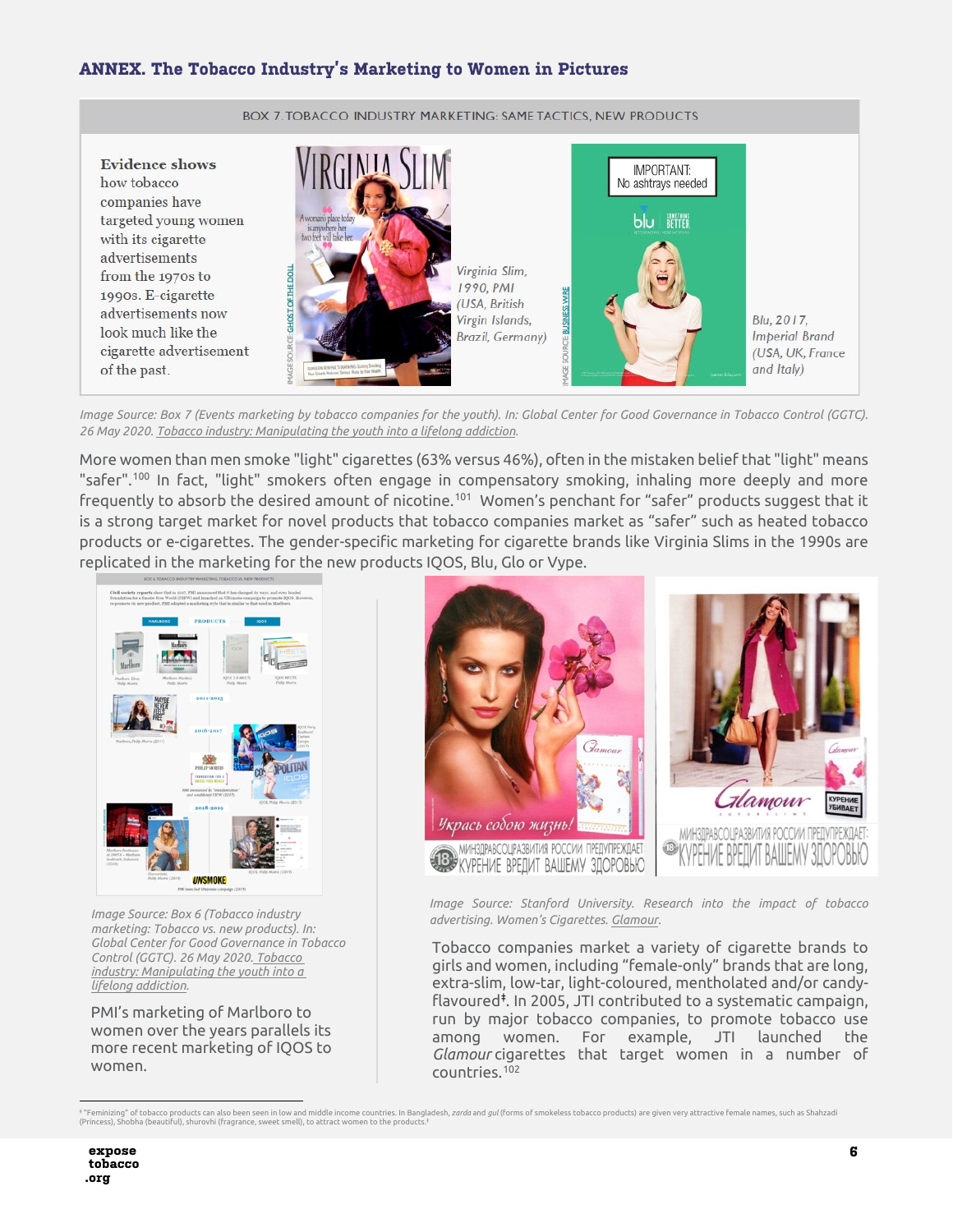

*Source: Hickman A. 15 May 2020[. "Big Tobacco" using COVID-19 messaging and influencers to market products.](https://www.prweek.com/article/1683314/big-tobacco-using-covid-19-messaging-influencers-market-products) PR Week.* 

COVID-19 also provided a unique marketing opportunity for tobacco companies. In 2020, BAT promoted its product *glo* using women keeping fit and safe (in quarantine) using masks with the e-cigarette brand name. BAT reportedly invested [GBP £1 Billion](https://www.theguardian.com/business/2021/feb/20/tobacco-giant-bets-1bn-on-social-media-influencers-to-boost-lung-friendlier-sales) to promote its new products in digital media including the use of influencers. Notably, the tobacco companies were found to be behind the spread of misinformation about how nicotine protects against COVID-19,[103,](#page-11-20) [104,](#page-11-21)[105](#page-11-22) confounding the fact that smoking worsens outcomes for those afflicted with COVID-19 and vaping has been found to increase risks for developing COVID-19.[106,](#page-11-23) [107](#page-11-4), [108,](#page-11-24) [109](#page-11-25)



Advertising cigarettes to women and girls. Moscow, 2010. Examples of cigarette packs from various European countries targeting women and girls. Source: World Health Organization. 2010. Empower women: Combating tobacco industry [marketing in the WHO European Region.](https://www.euro.who.int/__data/assets/pdf_file/0014/128120/e93852.pdf) 

Other promotional activities targeting women include: mass media advertising and sponsorship of cultural and sporting events; point-of-sale promotional material in shops and kiosks; free distribution of tobacco products; brand-stretching (i.e. marketing of other products such as clothing under tobacco brand names); internet promotions; price and pack designs that appeal especially to women and girls; and funding of women's groups and charities.<sup>[110](#page-11-26)</sup>

#### **Acknowledgment and Authorship**

This fact sheet was prepared by Deborah Sy and Judith Mackay for Global Center for Good Governance in Tobacco Control (GGTC). Proofreading, editorial and research support by Diana Trivino. Copyediting by Erin Sandberg.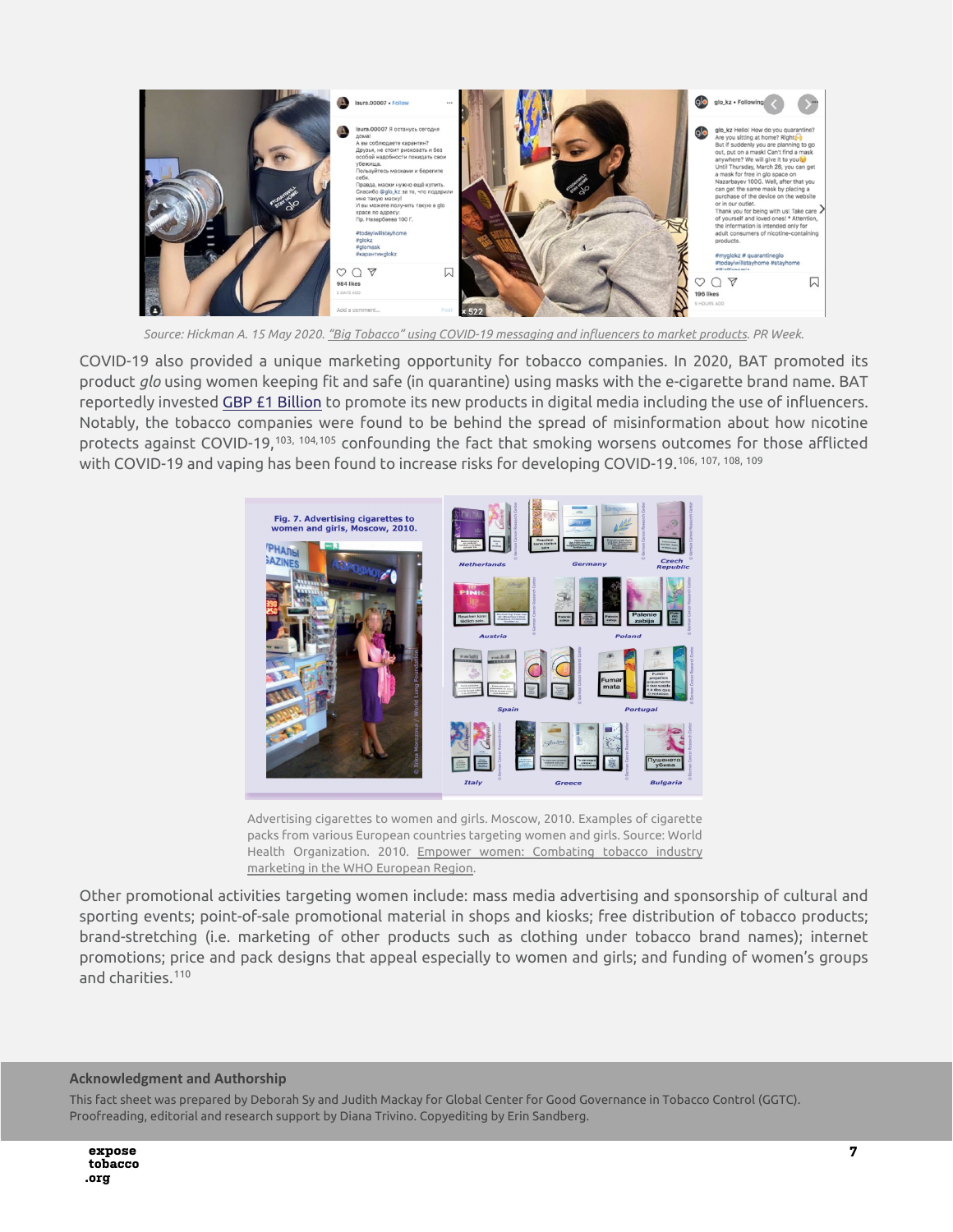

About STOP (Stopping Tobacco Organizations and Products) STOP is a global tobacco industry watchdog whose mission is to expose the tobacco industry strategies and tactics that undermine public health. STOP is funded by Bloomberg Philanthropies and comprised of a partnership between The Tobacco Control Research Group at the University of Bath, The Global Center for Good Governance in Tobacco Control (GGTC), the International Union Against Tuberculosis and Lung Disease (The Union) and Vital Strategies. For more information, visit exposetobacco.org.

<sup>1</sup> World Health Organization. 2010. 10 Facts on gender and tobacco. Geneva, Switzerland: WHO Department of Gender, Women and Health; 2010. Available from:

[http://www.who.int/gender/documents/10facts\\_gender\\_tobacco\\_en.pdf](http://www.who.int/gender/documents/10facts_gender_tobacco_en.pdf) (accessed 19 February 2021).

<sup>2</sup> Global Health Metrics. Tobacco-Level 2 risk. Global burden of disease 2019 risk factor summaries. <u>https://www.thelancet.com/pb-assets/Lancet/gbd/summaries/ri</u>sks/tobacco-smoke.pdf (accessed 24 February 2021).

<sup>3</sup> Institute for Health Metrics and Evaluation, University of Washington. 2021. GBD Compare / IHME Viz Hub. Global Burden of Disease 2019. Available from:

<https://vizhub.healthdata.org/gbd-compare/> (accessed 24 February 2021).

See 2010 figures: World Health Organization, supranote 1.<br><sup>4</sup> Institute for Health Metrics and Evaluation, University of Washington. 2021. GBD Results Tool. Available from: <u>http://qhdx.healthdata.orq/qbd-results-tool?para</u> [permalink/f2d55e4e64e0e55b5cde11ac2d0f288b](http://ghdx.healthdata.org/gbd-results-tool?params=gbd-api-2019-permalink/f2d55e4e64e0e55b5cde11ac2d0f288b) (accessed 26 March 2021).

<sup>5</sup> *See also:* World Health Organization, *supra* note 1.<br><sup>6</sup> For example, cancer, heart disease and stroke, chronic obstructive pulmonary disease, and much more.

<sup>7</sup> World Health Organization. 2010. Empower women: Combating tobacco industry marketing in the WHO European Region. Available from:

https://www.euro.who.int/ data/assets/pdf file/0014/128120/e93852.pdf (accessed 24 February 2021).

<sup>8</sup> World Health Organization. 2021. Through a gender lens: women and tobacco in the WHO European Region. Copenhagen: WHO Regional Office for Europe; 2021. Licence: CC BY-NC-SA 3.0 IGO. Available from: <u>https://apps.who.int/iris/bitstream/handle/10665/339328/WHO-EURO-2021-1847-41598-56811-eng.pdf [\(](https://apps.who.int/iris/bitstream/handle/10665/339328/WHO-EURO-2021-1847-41598-56811-eng.pdf)accessed 2 March 2021).<br><sup>9</sup> World Health Organization, *supra* note 1.<br><sup>10</sup> World Health Organizatio</u>

<sup>15</sup> Slabbert, I. 8 August 2016. Domestic Violence and Poverty: Some Women's Experiences. Research on Social Work Practice [Online]. 2017;27(2):223-230.

[https://doi.org/10.1177/1049731516662321.](https://doi.org/10.1177/1049731516662321) Available from: https://www.researchgate.net/publication/306002724 Domestic Violence and Poverty Some Womens Experiences (accessed 27 February 2021).

<sup>16</sup> Jha P, Renu J, Li D, et al. November 2012. Tobacco Taxes: A Win-Win Measure for Fiscal Space and Health. Mandaluyong City, Philippines: Asian Development Bank; 2012. Available from: <https://www.adb.org/sites/default/files/publication/30046/tobacco-taxes-health-matters.pdf> (accessed 19 February 2021).

<sup>17</sup> *Ibid*.

<sup>18</sup> The amount spent on tobacco is comparable to that spent by the poor on key food items such as vegetables, and six times more than what was spent on eggs and milk.<br><sup>19</sup> Jha P, et al., *supra* note 16.

<sup>20</sup> Lecours N, Almeida GEG, Abdallah JM, Novotny TE. 16 February 2012. Environmental health impacts of tobacco farming: A review of the literature. Tobacco Control. 2012;21:191-196. doi:10.1136/tobaccocontrol-2011-050318. Available from: https://tobaccocontrol.bmj.com/content/21/2/191 (accessed 19 February 2021).

<sup>21</sup> International Labour Organization. 2019. Background report for the technical meeting to promote an exchange of views on the further development and implementation of the integrated strategy to address decent work deficits in the tobacco sector. Available from: https://www.ilo.org/wcmsp5/groups/public/---ed\_dialogue/--

[sector/documents/meetingdocument/wcms\\_709808.pdf](https://www.ilo.org/wcmsp5/groups/public/---ed_dialogue/---sector/documents/meetingdocument/wcms_709808.pdf) (accessed 26 February 2021). – According to International Labour Organization (ILO) in 2019, about 49 million workers are employed in tobacco growing and processing, located primarily in Asia, sub-Saharan Africa, Brazil, and the US<br><sup>22</sup> Ibid.

<sup>23</sup> *Ibid.*<br><sup>24</sup> Tobacco Control Research Group – University of Bath. 21 December 2020. Targeting Women and Girls. Tobacco Tactics. Available from: <u>https://tobaccotactics.org/wiki/targeting-</u>

women-and-girls/ [\(](https://tobaccotactics.org/wiki/targeting-women-and-girls/)accessed 19 February 2021).<br><sup>25</sup> Maitin-Shepard M, Correll-Carlyle R and Shaikh S. 7 April 2020. Tobacco Industry Targets Women and Girls as Next Generation of Smokers. The Tobacco Atlas. Available from:

<u>https://tobaccoatlas.org/2020/04/07/female-targets/</u> [\(](https://tobaccoatlas.org/2020/04/07/female-targets/)accessed 19 February 2021).<br><sup>26</sup> Southeast Asia Tobacco Control Alliance. 7 March 2019. Tobacco industry targets women in Asia. Available from: <u>https://seatca.org/wom</u> (accessed 19 February 2021).

<sup>27</sup> World Health Organization, *supra* note 8.<br><sup>28</sup> Johnson C. 1 December 2011. Tobacco sponsorship of sports could doom Japan's Olympic bid. The Washington Times. Available from:

http://www.washingtontimes.com/news/2011/dec/1/tobacco-sponsorship-of-sports-could-doom-olympic-b/ [\(](http://www.washingtontimes.com/news/2011/dec/1/tobacco-sponsorship-of-sports-could-doom-olympic-b/)accessed 19 February 2021).<br><sup>29</sup> Philippine Daily Inquirer. 9 September 2017. JTI completes purchase of Mighty assets. 9 S [completes-purchase-mighty-assets](https://business.inquirer.net/236493/jti-completes-purchase-mighty-assets) (accessed 26 February 2021).

*See also*: Japan Tobacco Inc. 7 September 2017. JT completes acquisition of assets of tobacco company in the Philippines. Available from[: https://www.jti.com/sites/default/files/press-](https://www.jti.com/sites/default/files/press-releases/documents/2017/press-release_e_final.pdf)releases/documents/2017/press-release e final.pdf [\(](https://www.jti.com/sites/default/files/press-releases/documents/2017/press-release_e_final.pdf)accessed 26 February 2021).<br><sup>30</sup> Malkan S. 19 October 2017. Pushing Toxic Chemicals and Climate Denial: The Dark Money-Funded Independent Women's Forum. U.S. Right to Know

<https://www.environmentguru.com/pages/elements/element.aspx?id=5634383> (accessed 19 February 2021) an[d https://www.ecowatch.com/independent-womens-forum-kochs-](https://www.ecowatch.com/independent-womens-forum-kochs-2498479784.html)

<sup>31</sup> Stopping Tobacco Organizations and Products. 2021. Independent Women's Forum. Available from: <u>https://exposetobacco.org/tobacco-allies/independent-womens-forum/</u> [\(](https://www.ecowatch.com/independent-womens-forum-kochs-2498479784.html)accessed 19 February 2021).

<sup>32</sup> Coley V. 24 January 2018. Julie Gunlock testimony before US Food and Drug Administration Advisory Panel. Independent Women's Forum. Available from:

<https://www.iwf.org/2018/01/24/julie-gunlock-testimony-before-us-food-and-drug-administration-advisory-panel/> (accessed 26 February 2021). – US FDA to approve PMI's IQOS ecigarettes, arguing that women need the products for various biological reasons to help them quit smoking regular cigarettes.

*See also*: Lukas C and Gunlock J. 12 August 2017. Independent Women's Forum comment on FDA's IQOS modified rusk tobacco product. In: The Heartland Institute. Available from: https://www.heartland.org/publications-resources/publications/independent-womens-forum-comment-on-fdas-igos-modified-risk-tobacco-product [\(](https://www.heartland.org/publications-resources/publications/independent-womens-forum-comment-on-fdas-iqos-modified-risk-tobacco-product)accessed 26 February 2021).<br><sup>33</sup> World Health Organization. 27 July 2020. WHO state

<u>[2020-who-statement-on-heated-tobacco-products-and-the-us-fda-decision-regarding-iqos](https://www.who.int/news/item/27-07-2020-who-statement-on-heated-tobacco-products-and-the-us-fda-decision-regarding-iqos) (</u>cccessed 26 February 2021).<br>*See also*: World Health Organization. March 2020. Heated tobacco products information sheet. 2<sup>nd</sup> ed. Av (accessed 26 February 2021).

*See also*: World Health Organization. July 2018. Heated tobacco products (HTPs) market monitoring information sheet. Available from:

<https://apps.who.int/iris/bitstream/handle/10665/273459/WHO-NMH-PND-18.7-eng.pdf?ua=1> (accessed 26 February 2021).

Although there is no sufficient evidence of the same and there is no assurance from tobacco companies to compensate for future harms of the experimental product. FDA papers show that products may addict youth, adults.

<sup>34</sup> US Food and Drug Administration. 7 July 2020. FDA authorizes marketing of IQOS tobacco heating system with "reduced exposure" information. FDA News Release. Available from: <https://www.fda.gov/news-events/press-announcements/fda-authorizes-marketing-iqos-tobacco-heating-system-reduced-exposure-information> (accessed 26 February 2021).

*See also*: US Food and Drug Administration. 30 April 2019. FDA permits sale of IQOS Tobacco Heating System through premarket tobacco product application pathway. FDA News Release. Available from:<https://www.fda.gov/news-events/press-announcements/fda-permits-sale-iqos-tobacco-heating-system-through-premarket-tobacco-product-application-pathway> (accessed 26 February 2021).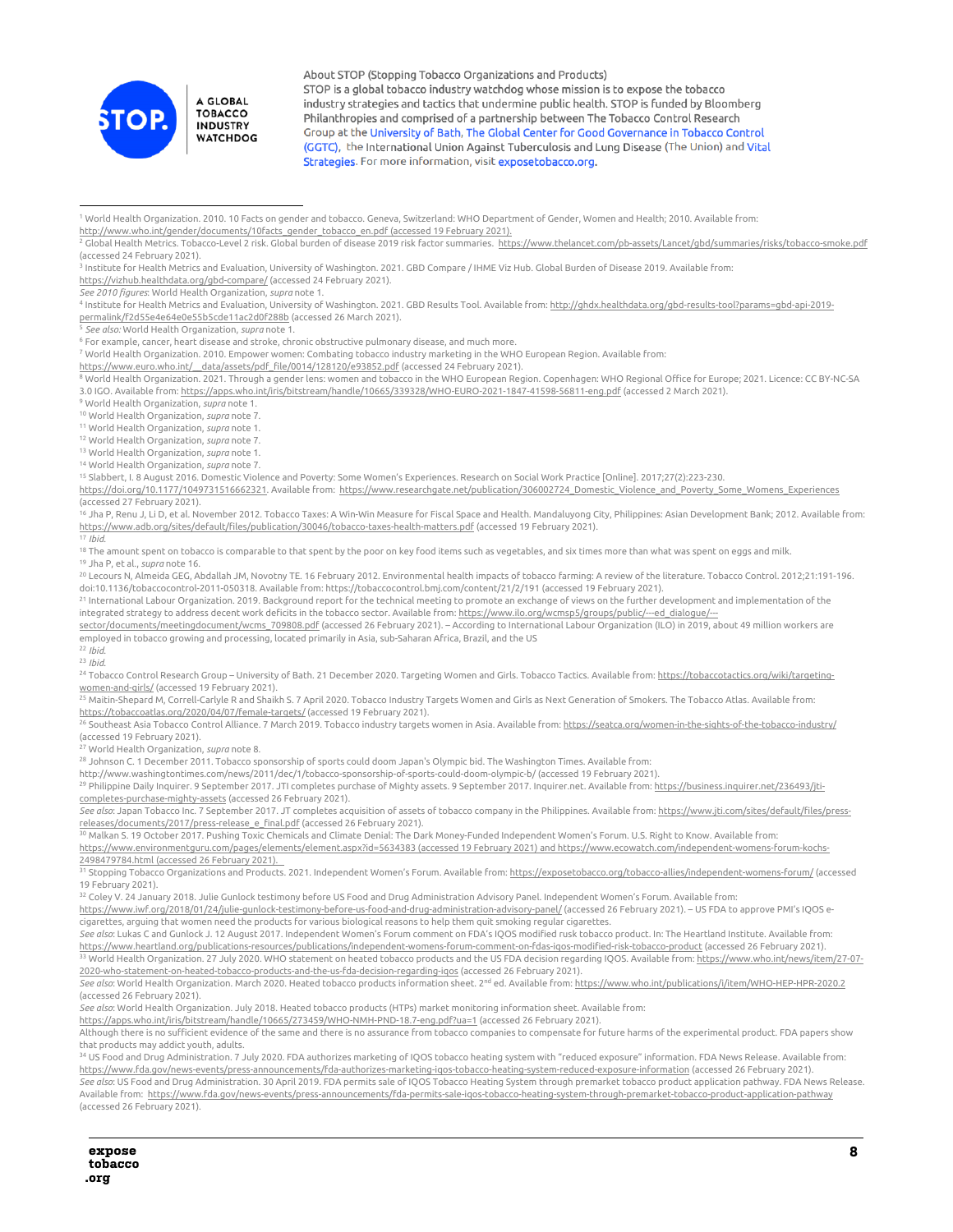<sup>35</sup> Glantz SA. 7 December 2017. PMI's MRTP application for IQOS does not consider IQOS's appeal to youth or adolescents. Available from[: https://tobacco.ucsf.edu/pmi%E2%80%99s](https://tobacco.ucsf.edu/pmi%E2%80%99s-mrtp-application-iqos-does-not-consider-iqos%E2%80%99s-appeal-youth-or-adolescents)[mrtp-application-iqos-does-not-consider-iqos%E2%80%99s-appeal-youth-or-adolescents](https://tobacco.ucsf.edu/pmi%E2%80%99s-mrtp-application-iqos-does-not-consider-iqos%E2%80%99s-appeal-youth-or-adolescents) (accessed 26 February 2021).

*See also*: Lempert LK and Glantz S. 29 June 2020. Analysis of FDA's IQOS marketing authorization and its policy impacts. Tobacco Control [online]. doi: 10.1136/tobaccocontrol-2019-

055585. Available from: <u>https://tobaccocontrol.bmj.com/content/early/2020/06/29/tobaccocontrol-2019-055585</u> [\(](https://tobaccocontrol.bmj.com/content/early/2020/06/29/tobaccocontrol-2019-055585)accessed 26 February 2021).<br><sup>36</sup> e.g. Foundation for a Smoke-Free World (FSFW) issued a statement for Internatio marking that day.

<sup>37</sup> International Network of Women Against Tobacco (INWAT) called out PMI's celebration of women's day a hoax, highlighting the deadly impact of tobacco to women and children, and the tobacco company's marketing irresponsible International Big Tobacco is no friend to Women – INWAT. 8 March 2019. Available from[: https://ggtc.world/2019/03/08/big-tobacco-is-no-](https://ggtc.world/2019/03/08/big-tobacco-is-no-friend-to-women/)

friend-to-women/ [\(](https://ggtc.world/2019/03/08/big-tobacco-is-no-friend-to-women/)accessed 19 February 2021).<br><sup>38</sup> Public Health Law Center (2021). United States v. Philip Morris (D.O.J. Lawsuit). Available from: <u>https://www.publichealthlawcenter.org/topics/commercial-tobacco-control/</u> [tobacco-control-litigation/united-states-v-philip](https://www.publichealthlawcenter.org/topics/commercial-tobacco-control/commercial-tobacco-control-litigation/united-states-v-philip) (accessed 4 February 2021). *See also*: United States v. Philip Morris USA Inc., 449 F. Supp. 2d 1 (D.D.C. 2006), aff'd in part & vacated in part, 566 F.3d 1095 (D.C. Cir. 2009) (per curiam), cert. denied, 561 U.S. \_\_\_, 130 S. Ct. 3501 (2010). In: US Department of Justice. 2 December 2014. Litigation against tobacco companies home. Available from[: https://www.justice.gov/civil/case-4](https://www.justice.gov/civil/case-4) (accessed 25 January 2021).

<span id="page-8-1"></span><span id="page-8-0"></span><sup>39</sup> British American Tobacco. Women in Leadership. Diversity Initiatives. Available from: https://www.bat.com/group/sites/UK\_9D9KCY.nsf/vwPagesWebLive/DOBDRSBC (accessed 27 February 2021); British American Tobacco. Introducing our Women in STEM initiative. Available from[: https://www.bat.com/group/sites/UK\\_\\_9D9KCY.nsf/vwPagesWebLive/DOBDYFPQ](https://www.bat.com/group/sites/UK__9D9KCY.nsf/vwPagesWebLive/DOBDYFPQ) (accessed 27 February 2021); British American Tobacco. 20 November 2019. British American Tobacco named as a Diversity Leader by the Financial Times. Available from: https://www.bat.com/group/sites/UK\_9D9KCY.nsf/vwPagesWebLive/DOBJ3MA2 (accessed 27 February 2021); British American Tobacco. BAT hailed for IWD best practice. Available

<span id="page-8-3"></span><span id="page-8-2"></span>from: <u>https://www.bat.com/qroup/sites/UK\_9D9KCY.nsf/vwPaqesWebLive/DOBHTDT8</u> [\(](https://www.bat.com/group/sites/UK__9D9KCY.nsf/vwPagesWebLive/DOBHTDT8)accessed 27 February 2021);<br><sup>40</sup> Japan Tobacco International. Empowering a new generation of business women in Turkey. Available from: <u>https:/</u> [business-women-turkey](https://www.jti.com/middle-east/turkey/empowering-new-generation-business-women-turkey) (accessed 27 February 2021).

<span id="page-8-4"></span><sup>41</sup> Philip Morris International. Creating an inclusive workplace. Available from: <u>https://www.pmi.com/inclusion-diversity</u> [\(](https://www.pmi.com/inclusion-diversity)accessed 25 February 2021).<br><sup>42</sup> World Health Organization Framework Convention on Tobacco Contr

<span id="page-8-6"></span><span id="page-8-5"></span>https://apps.who.int/iris/bitstream/handle/10665/42811/9241591013.pdf;jsessionid=50E2440E3B088A712DFF8DB0E3C3C78D?sequence=1 [\(](https://apps.who.int/iris/bitstream/handle/10665/42811/9241591013.pdf;jsessionid=50E2440E3B088A712DFF8DB0E3C3C78D?sequence=1)accessed 4 February 2021).<br><sup>43</sup> World Health Organization, *supra* note 1.<br><sup>44</sup> Tobacco Control

<span id="page-8-7"></span>

<span id="page-8-9"></span><span id="page-8-8"></span><sup>47</sup> World Health Organization. 2010. Gender, women, and the tobacco epidemic. Manila, Philippines: World Health Organization; 2010. Available from:

<span id="page-8-10"></span><u>https://www.who.int/tobacco/publications/gender/women\_tob\_epidemic/en/</u> [\(](https://www.who.int/tobacco/publications/gender/women_tob_epidemic/en/)accessed 28 February 2021).<br><sup>48</sup> Declaration of Basic Principles of Justice for Victims of Crime and Abuse of Power (1985), Clause 8, 9, 10, 12, 13.

<span id="page-8-13"></span><span id="page-8-12"></span><span id="page-8-11"></span><https://www.ohchr.org/en/professionalinterest/pages/victimsofcrimeandabuseofpower.aspx> (accessed 4 February 2021). United Nations. 1995. Beijing Declaration and Platform for Action. Beijing+5 Political Declaration and Outcome. Available from: [https://www.unwomen.org/-/media/headquarters/attachments/sections/csw/pfa\\_e\\_final\\_web.pdf?la=en&vs=1203](https://www.unwomen.org/-/media/headquarters/attachments/sections/csw/pfa_e_final_web.pdf?la=en&vs=1203) (accessed 26 February 2021).

<span id="page-8-15"></span><span id="page-8-14"></span><sup>49</sup> 16% of all monetary charitable contributions were spent on "Empowering women" in Hong Kong, Indonesia, Japan, Malaysia, Pakistan, Philippines, Thailand, Vietnam; Israel, Jordan, Morocco, South Africa, Turkey, Ukraine; Austria, Czech Republic, Estonia, Germany, Greece, Italy, Slovakia, Switzerland; Argentina, Brazil, El Salvador, Panama, Canada, Colombia, Dominican Republic, Mexico. *See*: Philip Morris International. 2018. 2018 Charitable contributions at a glance. Available from: [https://www.pmi.com/resources/docs/default](https://www.pmi.com/resources/docs/default-source/our_company/transparency/charitable-2018.pdf?sfvrsn=d97d91b5_2)source/our\_company/transparency/charitable-2018.pdf?sfvrsn=d97d91b5\_2 [\(](https://www.pmi.com/resources/docs/default-source/our_company/transparency/charitable-2018.pdf?sfvrsn=d97d91b5_2)accessed 19 February 2021). 50 *Ibid*..

<span id="page-8-18"></span><span id="page-8-17"></span><span id="page-8-16"></span><sup>51</sup> International Labour Organization, *supra* note 21. – The International Labour Organization (ILO) estimates that about 49 million workers are employed in tobacco growing and processing, located primarily in Asia, sub-Saharan Africa, Brazil, and the US. It further notes that women make up nearly 50% of the agriculture labor force in low-income countries while highlighting that evidence shows the substantial involvement of women in the tobacco labor force, especially in the unorganized and home-based tobacco industry. It was found that women constitute 94% of workers in the kretek hand-rolling factories in Indonesia and that the bidi industry in India employs twice as many women as men.

<span id="page-8-20"></span><span id="page-8-19"></span><sup>52</sup> Unfairtobacco. 2021. Child labour in tobacco growing. Available from[: https://unfairtobacco.org/en/child-labour-in-tobacco-growing/](https://unfairtobacco.org/en/child-labour-in-tobacco-growing/) (accessed 28 February 2021). Rowe M, Hennig B. 10 May 2019. Dossier: Tobacco's big child labour problem. Available from[: https://geographical.co.uk/people/development/item/3172-dossier](https://geographical.co.uk/people/development/item/3172-dossier) (accessed 28 February 2021). McGill A. 12 May 2015. From slavery to debt bondage: Big Tobacco's addiction to cheap labor. Available from[: https://laborrights.org/blog/201505/slavery-debt-bondage-big-tobacco%E2%80%99s](https://laborrights.org/blog/201505/slavery-debt-bondage-big-tobacco%E2%80%99s-addiction-cheap-labor)[addiction-cheap-labor](https://laborrights.org/blog/201505/slavery-debt-bondage-big-tobacco%E2%80%99s-addiction-cheap-labor) (accessed 28 February 2021). – "Cigarette manufacturers and leaf buyers perpetuate a global system of inequity that bolsters corporate profits at the expense of those who labor at the bottom of the tobacco supply chain"<br> $^{53}$  International Labour Organization, *supra* note 21.

<span id="page-8-21"></span>

<span id="page-8-23"></span><span id="page-8-22"></span><sup>54</sup> Global Health Metrics, supranote 2. – This refers to the disease burden on females of tobacco as the risk factor, measured in Disability Adjusted Life Years (DALYs).

<sup>55</sup> United Nations Development Programme. May 2017. Discussion paper. The WHO Framework Convention on Tobacco Control: An accelerator for sustainable development. Available from[: https://www.who.int/fctc/implementation/publications/who-fctc-accelerator-for-sustainable-development/en/](https://www.who.int/fctc/implementation/publications/who-fctc-accelerator-for-sustainable-development/en/) (accessed 28 February 2021). Global Center for Good Governance in Tobacco Control, Stopping Tobacco Organizations & Products. 2019. Tobacco control and its role in attaining the sustainable development goals. Available from:

<span id="page-8-25"></span><span id="page-8-24"></span><u>https://exposetobacco.org/wp-content/uploads/2019/09/UNGA-SDGs-and-TC-Chart.pdf</u> [\(](https://exposetobacco.org/wp-content/uploads/2019/09/UNGA-SDGs-and-TC-Chart.pdf)accessed 28 February 2021).<br><sup>56</sup> World Health Organization. 2017. Tobacco control for sustainable development. New Delhi: World Health Orga

<span id="page-8-26"></span>https://apps.who.int/iris/handle/10665/255509 [\(](https://apps.who.int/iris/handle/10665/255509)accessed 28 February 2021). 57 Global Center for Good Governance in Tobacco Control, Stopping Tobacco Organizations & Products, *supra* note 55.

<span id="page-8-27"></span><sup>58</sup> Philip Morris International. Who we are. Available from[: https://www.pmi.com/who-we-are/overview](https://www.pmi.com/who-we-are/overview) (accessed 25 February 2021). – **Philip Morris has approximately 73,500 employees.**

<span id="page-8-28"></span>*See also*: Philip Morris International, *supra* note 41. – **Women make up 42% of PMI's workforce; approximately, 31,000 female employees.**

<sup>59</sup> British American Tobacco. 2021. 2019 key Group statistics. Available from[: https://www.bat.com/group/sites/UK\\_\\_9D9KCY.nsf/vwPagesWebLive/DO6LMNZV](https://www.bat.com/group/sites/UK__9D9KCY.nsf/vwPagesWebLive/DO6LMNZV) (accessed 25 February 2021). – **BAT has approximately 53,000 employees.**

<span id="page-8-29"></span>*See also*: British American Tobacco. Annual Report and Form 20-F 2019. Available from[: https://www.bat.com/ar/2019/pdf/BAT\\_Annual\\_Report\\_and\\_Form\\_20-F\\_2019.pdf](https://www.bat.com/ar/2019/pdf/BAT_Annual_Report_and_Form_20-F_2019.pdf) (accessed 25 February 2021).

*See also*: British American Tobacco. ESG Report 2019. Available from[: https://www.bat.com/group/sites/UK\\_\\_9D9KCY.nsf/vwPagesWebLive/DOAWWEKR/\\$file/BAT\\_ESG\\_Report\\_2019.pdf](https://www.bat.com/group/sites/UK__9D9KCY.nsf/vwPagesWebLive/DOAWWEKR/$file/BAT_ESG_Report_2019.pdf) (accessed 25 February 2021). – **Female representation among all employees group-wide is 28%, equal to approximately 15,000 female employees worldwide.**

<span id="page-8-31"></span><span id="page-8-30"></span><sup>60</sup> Japan Tobacco International. Who is JTI? Available from: <u>https://www.jti.com/</u> (accessed 25 February 2021). – JTI has 44,000 employees around the world. See also: Japan Tobacco Inc. 9 February 2021. 2020 Earnings Report. Available from[: https://www.jt.com/investors/results/forecast/pdf/2020/Full\\_Year/20210209\\_10.pdf](https://www.jt.com/investors/results/forecast/pdf/2020/Full_Year/20210209_10.pdf) (accessed 25

February 2021). – **JTI has 62,000 employees worldwide.**

*See also*: Japan Tobacco Inc. Company Overview. Corporate profile. Available from[: https://www.jt.com/about/outline/index.html](https://www.jt.com/about/outline/index.html) (accessed 25 February 2021). – JTI has 61,975 employees *See also*: Japan Tobacco Inc. FY 2017 JT Group Sustainability Report. Available from[: https://www.jti.com/sites/default/files/global-files/documents/jti-](https://www.jti.com/sites/default/files/global-files/documents/jti-pdf/JT_Group_Sustainability_Report_FY2017__web_HQ.pdf)

pdf/JT\_Group\_Sustainability\_Report\_FY2017\_web\_HQ.pdf (accessed 26 February 2021). – No data on number or percentage of females represented in the workforce in 2018 to 2020, but only with respect to the directors and executive offices. As of 2017, when JT had about 55,000 employees, 22% thereof were women, equal to approximately 12,000 female employees. **Assuming that there is the same percentage of female employees in 2021 (22%), there would be approximately 14,000 female employees.**

<span id="page-8-32"></span><sup>61</sup> Philip Morris International. Integrated Report 2019. Available from[: https://pmidotcom3-prd.s3.amazonaws.com/docs/default-source/sustainability-reports-and-policies/pmi-integrated](https://pmidotcom3-prd.s3.amazonaws.com/docs/default-source/sustainability-reports-and-policies/pmi-integrated-report-2019.pdf)[report-2019.pdf](https://pmidotcom3-prd.s3.amazonaws.com/docs/default-source/sustainability-reports-and-policies/pmi-integrated-report-2019.pdf) (accessed 28 February 2021); British American Tobacco. Sustainability Strategy Report 2019. Available from:

https://www.bat.com/group/sites/UK\_9D9KCY.nsf/vwPagesWebLive/DOAWWEKR/\$file/BAT\_Sustainability\_Strategy\_Report\_2019.pdf [\(](https://www.bat.com/group/sites/UK__9D9KCY.nsf/vwPagesWebLive/DOAWWEKR/$file/BAT_Sustainability_Strategy_Report_2019.pdf)accessed 27 February 2021);<br><sup>62</sup> World Health Organization. 2021. Through a gender lens: women and to

<span id="page-8-33"></span>3.0 IGO. Available from[: https://apps.who.int/iris/bitstream/handle/10665/339328/WHO-EURO-2021-1847-41598-56811-eng.pdf](https://apps.who.int/iris/bitstream/handle/10665/339328/WHO-EURO-2021-1847-41598-56811-eng.pdf) (accessed 2 March 2021).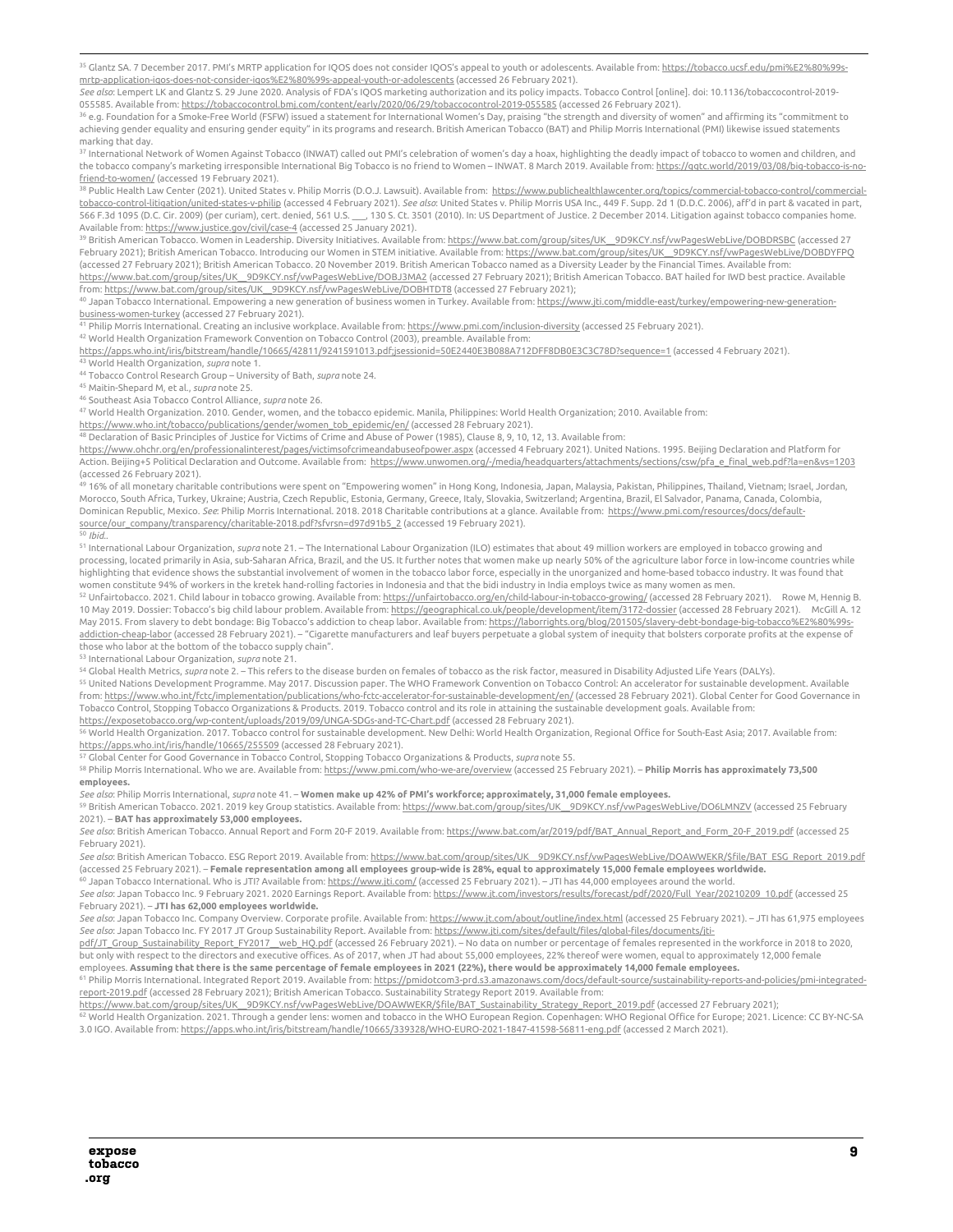<span id="page-9-0"></span><sup>63</sup> *For examples, see*: Hopkinson N. 13 November 2020. Nick Hopkinson: Tobacco industry collaborators sending equality up in smoke. BMJ Opinion. Available from: https://blogs.bmj.com/bmj/2020/11/13/nick-hopkinson-tobacco-industry-collaborators-sending-equality-up-in-smoke/ (accessed 19 February 2021). Amcham held gender equality forum to promote more labour participation of women. 1 April 2019 Apr 1. Available from: https://bit.ly/2EyoI8B. In: Assunta M. November 2020. Global Tobacco Industry Interference Index 2020. Bangkok, Thailand: Global Center for Good Governance in Tobacco Control (GGTC); 2020. Available from: https://exposetobacco.org/wp-

<span id="page-9-2"></span><span id="page-9-1"></span>content/uploads/GlobalTIIIndex2020\_Report.pdf (accessed 19 February 2021). Stopping Tobacco Organizations and Products. Costa Rica. Available from: https://exposetobacco.org/country/costa-rica/ (accessed 1 March 2021). PMI, Industrias del Tabaco, Alimentos y Bebidas S.A. (ITABSA, PMI affiliate in Ecuador). Vicepresident.gob.ec. Vice President of the Republic: In the National Government the most difficult and important positions are led by brave women. 2019 Sep 25. Accessed on 2020 Jul 17. Available from: https://bit.ly/39ylL3k. In: Assunta M. November 2020. Global Tobacco Industry Interference Index 2020. Bangkok, Thailand: Global Center for Good Governance in Tobacco Control (GGTC); 2020. Available from: https://exposetobacco.org/wp-content/uploads/GlobalTIIIndex2020\_Report.pdf (accessed 19 February 2021). The Women's Foundation 15th Anniversary, Hong Kong. Thank you Advertisement. South China Morning Post. 9 November 2019. British American Tobacco. Introducing our Women in STEM initiative. Available from: https://www.bat.com/group/sites/UK\_\_9D9KCY.nsf/vwPagesWebLive/DOBDYFPQ (accessed 27 February 2021). WISE. Available from: https://www.wisecampaign.org.uk/ (accessed 27 February 2021). British American Tobacco. 20 November 2019. British American Tobacco named as a Diversity Leader by the Financial Times. Available from:

<span id="page-9-4"></span><span id="page-9-3"></span>https://www.bat.com/group/sites/UK\_\_9D9KCY.nsf/vwPagesWebLive/DOBJ3MA2 (accessed 27 February 2021). Kelly M. 18 November 2020. Europe's most inclusive companies – as ranked by employees. Special Report Diversity Leaders. Financial Times. Available from: https://www.ft.com/content/cb8978ea-f901-4842-9957-cca0cb3fe7cc (accessed 27 February 2021). British American Tobacco. BAT hailed for IWD best practice. Available from: https://www.bat.com/group/sites/UK\_\_9D9KCY.nsf/vwPagesWebLive/DOBHTDT8 (accessed 27 February 2021). International Women's Day. 2021. About International Women's Day. Available from: https://www.internationalwomensday.com/About (accessed 27 February 2021); British American Tobacco Global Careers. Available from: https://web.facebook.com/BATCareers/posts/1212005218998852 (accessed 1 March 2021). British American Tobacco. Sustainability Strategy Report 2019. Available from:

<span id="page-9-7"></span><span id="page-9-6"></span><span id="page-9-5"></span>https://www.bat.com/group/sites/UK\_\_9D9KCY.nsf/vwPagesWebLive/DOAWWEKR/\$file/BAT\_Sustainability\_Strategy\_Report\_2019.pdf (accessed 27 February 2021). British American Tobacco. ESG Report 2019. Available from: https://www.bat.com/group/sites/UK\_\_9D9KCY.nsf/vwPagesWebLive/DOAWWEKR/\$file/BAT\_ESG\_Report\_2019.pdf (accessed 27 February 2021). Japan Tobacco International. Empowering a new generation of business women in Turkey. Available from: https://www.jti.com/middle-east/turkey/empowering-new-generationbusiness-women-turkey (accessed 27 February 2021).<br><sup>64</sup> Saunders J. 19 January 2021. \$27 million in damages upheld in Florida tobacco case against Philip Morris. PalmCoastObserver.com. Available from:

<span id="page-9-8"></span>

<span id="page-9-9"></span><u>https://www.palmcoastobserver.com/article/dollar27-million-in-damages-upheld-in-florida-tobacco-case-against-philip-morris [\(](https://www.palmcoastobserver.com/article/dollar27-million-in-damages-upheld-in-florida-tobacco-case-against-philip-morris)</u>ccessed 2 March 2021).<br><sup>65</sup> Broin v. Philip Morris Companies, et al., 641 So.2d 888 (Fla. App. 1

<span id="page-9-12"></span><span id="page-9-11"></span><span id="page-9-10"></span>Inc. Available from: <u>https://www.tobaccocontrollaws.org/litigation/decisions/us-19940315-broin,-et-al.-v.-philip-morris [\(](https://www.tobaccocontrollaws.org/litigation/decisions/us-19940315-broin,-et-al.-v.-philip-morris)accessed 4 February 2021).<br><sup>66</sup> Despite numerous US lawsuits filed in the 1980s to the 1990s, tobacc</u> only a small number of victims of its products. This included flight attendants exposed to SHS, most of whom are women. Risks and harms to women continue across the world but they are not empowered to seek justice.

<span id="page-9-13"></span><sup>67</sup> Davies R and Chapman M. 20 February 2021. Tobacco giant bets £1bn on influencers to boost 'more lung-friendly' sales. The Guardian. Available from: <u>https://www.thequardian.com/business/2021/feb/20/tobacco-qiant-bets-1bn-on-social-media-influencers-to-boost-lunq-friendlier-sales [\(](https://www.theguardian.com/business/2021/feb/20/tobacco-giant-bets-1bn-on-social-media-influencers-to-boost-lung-friendlier-sales)</u>ccessed 25 February 2021).<br><sup>68</sup> Dsouza D. 20 February 2021. What is TikTok? Investopedia

<span id="page-9-14"></span><sup>69</sup> Foundation for a Smoke-Free World. 2019. Awarded Grants. Available from: <u>https://www.smokefreeworld.org/awarded-grants/</u> [\(](https://www.smokefreeworld.org/awarded-grants/)accessed 25 February 2021).<br><sup>70</sup> Tobacco Control Research Group – University of Bath. 5 Septem

<span id="page-9-15"></span>

<u>https://tobaccotactics.org/wiki/foundation-for-a-smoke-free-world-grantees/</u> [\(](https://annualreport2019.smokefreeworld.org/pdf/Annual_Report_2019.pdf)accessed 25 February 2021).<br><sup>71</sup> Foundation for a Smoke-Free World. 2019 Annual Report. Available from: <u>https://annualreport2019.smokefreeworl</u> Smoke-Free World. Statement of Campaign for Tobacco-Free Kids and STOP. Available from[: https://exposetobacco.org/news/lawsuit-alleges-pmi-fsfw-collaboration/](https://exposetobacco.org/news/lawsuit-alleges-pmi-fsfw-collaboration/) (accessed 3 March 2021).

<span id="page-9-16"></span>----,.<br><sup>73</sup> University of Bath – Tobacco Control Research Group. 22 January 2021. Foundation for a Smoke-Free World. Tobacco Tactics. Available from: <u>https://tobaccotactics.org/wiki/foundation-</u> [for-a-smoke-free-world/](https://tobaccotactics.org/wiki/foundation-for-a-smoke-free-world/) (accessed 28 February 2021).

<span id="page-9-17"></span>*See also*: Foundation for a Smoke-Free World. 2019. International Women's Day Statement. Available from[: https://www.smokefreeworld.org/newsroom/international-womens-day](https://www.smokefreeworld.org/newsroom/international-womens-day-statement/)statement/ [\(](https://www.smokefreeworld.org/newsroom/international-womens-day-statement/)accessed 19 February 2021). 74 Stopping Tobacco Organizations and Products, *supra* note 72.

*See also*: Stopping Tobacco Organizations and Products. 27 October 2020. 3 years in: FSFW is a failing "front group". Available from[: https://exposetobacco.org/news/failing-front-group/](https://exposetobacco.org/news/failing-front-group/) (accessed 28 February 2021).

<span id="page-9-18"></span>*See also*: University of Bath – Tobacco Control Research Group, supra note 73.

<span id="page-9-20"></span><span id="page-9-19"></span>*See also*: Glantz S. 16 January 2021. Lawsuit provides inside view of Foundation for a Smoke-Free World. Stanton Glantz blog. Available from[: https://profglantz.com/2021/01/16/lawsuit](https://profglantz.com/2021/01/16/lawsuit-provides-inside-view-of-foundation-for-a-smoke-free-world/)[provides-inside-view-of-foundation-for-a-smoke-free-world/](https://profglantz.com/2021/01/16/lawsuit-provides-inside-view-of-foundation-for-a-smoke-free-world/) (accessed 28 February 2021).

*See also*: Nilsson P. 16 January 2021. Anti-smoking group accused of serving interests of tobacco industry. Financial Times. Available from[: https://www.ft.com/content/5502a903-4718-](https://www.ft.com/content/5502a903-4718-4cac-ae89-5daad762f51d) [4cac-ae89-5daad762f51d](https://www.ft.com/content/5502a903-4718-4cac-ae89-5daad762f51d) (accessed 28 February 2021).

*See also*: Chenoweth N. 20 February 2021. The secret money trail behind vaping. Financial Review. Available from: <u>https://www.afr.com/policy/health-and-education/the-secret-money-</u><br><u>trail-behind-vaping-20210217-p573bi</u> (

<span id="page-9-21"></span><sup>5</sup> Grant to AF Development Care LLP in: Foundation for a Smoke-Free World [\(](https://www.afr.com/policy/health-and-education/the-secret-money-trail-behind-vaping-20210217-p573bi)FSFW). 2019. Awarded grants. Available from[: https://www.smokefreeworld.org/awarded-grants/af](https://www.smokefreeworld.org/awarded-grants/af-development-care-llp/)[development-care-llp/](https://www.smokefreeworld.org/awarded-grants/af-development-care-llp/) (accessed 22 February 2021).

<span id="page-9-23"></span><span id="page-9-22"></span><sup>76</sup> World Health Organization, *supra* note 8. *Citing*: McDaniel PA, Malone RE. Creating the "desired mindset": Philip Morris's efforts to improve its corporate image among women. Women Health 2009;49(5):441–74. doi:10.1080/03630240903238800.

#### <sup>77</sup> *Ibid*.

<sup>78</sup> *See*: Hopkinson N. 13 November 2020. Nick Hopkinson: Tobacco industry collaborators sending equality up in smoke. BMJ Opinion. Available from:

<span id="page-9-24"></span>https://blogs.bmj.com/bmj/2020/11/13/nick-hopkinson-tobacco-industry-collaborators-sending-equality-up-in-smoke/ (accessed 19 February 2021). Amcham held gender equality forum to promote more labour participation of women. 1 April 2019 Apr 1. Available from: https://bit.ly/2EyoI8B. In: Assunta M. November 2020. Global Tobacco Industry Interference Index 2020. Bangkok, Thailand: Global Center for Good Governance in Tobacco Control (GGTC); 2020. Available from: https://exposetobacco.org/wp-

content/uploads/GlobalTIIIndex2020\_Report.pdf (accessed 19 February 2021). Stopping Tobacco Organizations and Products. Costa Rica. Available from:

<span id="page-9-25"></span>https://exposetobacco.org/country/costa-rica/ (accessed 1 March 2021). PMI, Industrias del Tabaco, Alimentos y Bebidas S.A. (ITABSA, PMI affiliate in Ecuador). Vicepresident.gob.ec. Vice President of the Republic: In the National Government the most difficult and important positions are led by brave women. 2019 Sep 25. Accessed on 2020 Jul 17. Available from: https://bit.ly/39ylL3k. In: Assunta M. November 2020. Global Tobacco Industry Interference Index 2020. Bangkok, Thailand: Global Center for Good Governance in Tobacco Control (GGTC); 2020. Available from: https://exposetobacco.org/wp-content/uploads/GlobalTIIIndex2020\_Report.pdf (accessed 19 February 2021). The Women's Foundation 15th Anniversary, Hong Kong. Thank you Advertisement. South China Morning Post. 9 November 2019. British American Tobacco. Introducing our Women in STEM initiative. Available from: https://www.bat.com/group/sites/UK\_\_9D9KCY.nsf/vwPagesWebLive/DOBDYFPQ (accessed 27 February 2021). WISE. Available from: https://www.wisecampaign.org.uk/ (accessed 27 February 2021). BAT. 20 November 2019. British American Tobacco named as a Diversity Leader by the Financial Times. Available from:

<span id="page-9-26"></span>https://www.bat.com/group/sites/UK\_\_9D9KCY.nsf/vwPagesWebLive/DOBJ3MA2 (accessed 27 February 2021). Kelly M. 18 November 2020. Europe's most inclusive companies – as ranked by employees. Special Report Diversity Leaders. Financial Times. Available from: https://www.ft.com/content/cb8978ea-f901-4842-9957-cca0cb3fe7cc (accessed 27 February 2021). British American Tobacco. BAT hailed for IWD best practice. Available from: https://www.bat.com/group/sites/UK\_\_9D9KCY.nsf/vwPagesWebLive/DOBHTDT8 (accessed 27 February 2021). International Women's Day. 2021. About International Women's Day. Available from: https://www.internationalwomensday.com/About (accessed 27 February 2021); British American Tobacco Global Careers. Available from: https://web.facebook.com/BATCareers/posts/1212005218998852 (accessed 1 March 2021). British American Tobacco. Sustainability Strategy Report 2019. Available from:

<span id="page-9-27"></span>https://www.bat.com/group/sites/UK\_\_9D9KCY.nsf/vwPagesWebLive/DOAWWEKR/\$file/BAT\_Sustainability\_Strategy\_Report\_2019.pdf (accessed 27 February 2021). British American Tobacco. ESG Report 2019. Available from: https://www.bat.com/group/sites/UK\_\_9D9KCY.nsf/vwPagesWebLive/DOAWWEKR/\$file/BAT\_ESG\_Report\_2019.pdf (accessed 27 February 2021). Japan Tobacco International. Empowering a new generation of business women in Turkey. Available from: https://www.jti.com/middle-east/turkey/empowering-new-generation-

business-women-turkey (accessed 27 February 2021).<br><sup>79</sup> United Nations. Goal 5: Achieve gender equality and empower all women and girls. Available from: <u>https://www.un.org/sustainabledevelopment/qender-equality/</u> (accesse 2021).

80 Global Health Metrics. Tobacco-Level 2 risk. Global burden of disease 2019 risk factor summaries. [https://www.thelancet.com/pb-assets/Lancet/gbd/summaries/risks/tobacco](https://www.thelancet.com/pb-assets/Lancet/gbd/summaries/risks/tobacco-smoke.pdf)[smoke.pdf](https://www.thelancet.com/pb-assets/Lancet/gbd/summaries/risks/tobacco-smoke.pdf) (accessed 24 February 2021).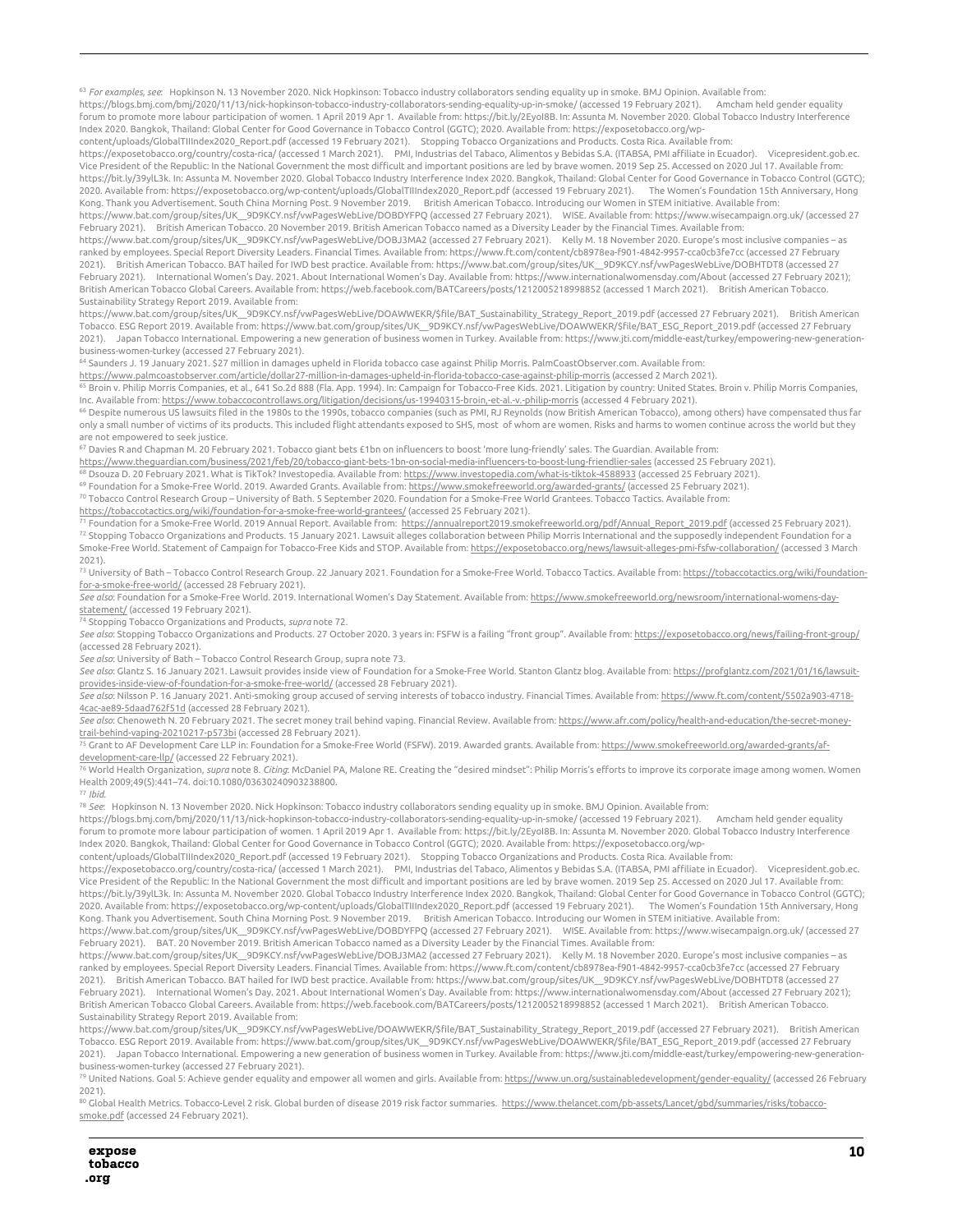<span id="page-10-0"></span>81 WHO Framework Convention on Tobacco Control. (25 July 2012). Implementation of Article 19 of the WHO FCTC: "Liability" Report by the Convention Secretariat. Retrieved from [https://apps.who.int/gb/fctc/PDF/cop5/FCTC\\_COP5\\_11-en.pdf](https://apps.who.int/gb/fctc/PDF/cop5/FCTC_COP5_11-en.pdf) (accessed on 25 May 2020). In: Global Center for Good Governance in Tobacco Control. August 2020. Fact Sheet. Tobacco industry: Manipulating the youth into a lifelong addiction. Available from[: https://ggtc.world/2020/11/11/tobacco-industry-manipulating-the-youth-into-a-lifelong-addiction-2/](https://ggtc.world/2020/11/11/tobacco-industry-manipulating-the-youth-into-a-lifelong-addiction-2/) (accessed 26 February 2021).

82 Unfairtobacco. 2021. Child labour in tobacco growing. Available from[: https://unfairtobacco.org/en/child-labour-in-tobacco-growing/](https://unfairtobacco.org/en/child-labour-in-tobacco-growing/) (accessed 28 February 2021). Rowe M, Hennig B. 10 May 2019. Dossier: Tobacco's big child labour problem. Available from[: https://geographical.co.uk/people/development/item/3172-dossier](https://geographical.co.uk/people/development/item/3172-dossier) (accessed 28 February 2021). McGill A. 12 May 2015. From slavery to debt bondage: Big Tobacco's addiction to cheap labor. Available from[: https://laborrights.org/blog/201505/slavery-debt-bondage-big](https://laborrights.org/blog/201505/slavery-debt-bondage-big-tobacco%E2%80%99s-addiction-cheap-labor)[tobacco%E2%80%99s-addiction-cheap-labor](https://laborrights.org/blog/201505/slavery-debt-bondage-big-tobacco%E2%80%99s-addiction-cheap-labor) (accessed 28 February 2021). – "Cigarette manufacturers and leaf buyers perpetuate a global system of inequity that bolsters corporate profits at the expense of those who labor at the bottom of the tobacco supply chain".

83 Philip Morris International. Creating an inclusive workplace. Available from: <u>https://www.pmi.com/inclusion-diversity</u> (accessed 25 February 2021). British American Tobacco. Embracing diversity. Available from[: https://www.bat.com/yourvoice](https://www.bat.com/yourvoice) (accessed 2 March 2021). Japan Tobacco International. The freedom to be yourself. Available from[: https://www.jti.com/about-](https://www.jti.com/about-us/our-business/freedom-be-yourself)

<u>us/our-business/freedom-be-vourself</u> (accessed 2 March 2021).<br><sup>84</sup> Philip Morris International. 9 March 2020. Agents of change: Empowering women in our tobacco supply chain. Available from: https://www.pmi.com/media-cente [change-empowering-women-in-our-tobacco-supply-chain](https://www.pmi.com/media-center/news/agents-of-change-empowering-women-in-our-tobacco-supply-chain) (accessed 2 March 2021). British American Tobacco. Embracing diversity. Available from[: https://www.bat.com/yourvoice](https://www.bat.com/yourvoice) (accessed 2 March 2021). Japan Tobacco International. Empowering a new generation of business women in Turkey. Available from[: https://www.jti.com/middle-east/turkey/empowering](https://www.jti.com/middle-east/turkey/empowering-new-generation-business-women-turkey)[new-generation-business-women-turkey](https://www.jti.com/middle-east/turkey/empowering-new-generation-business-women-turkey) (accessed 2 March 2021). Japan Tobacco International. The freedom to be yourself. Available from[: https://www.jti.com/about-us/our-](https://www.jti.com/about-us/our-business/freedom-be-yourself)

<u>business/freedom-be-yourself</u> [\(](https://www.jti.com/about-us/our-business/freedom-be-yourself)accessed 2 March 2021).<br><sup>85</sup> World Health Organization. 2021. Through a gender lens: women and tobacco in the WHO European Region. Copenhagen: WHO Regional Office for Europe; 2021. Licence: 3.0 IGO. Available from[: https://apps.who.int/iris/bitstream/handle/10665/339328/WHO-EURO-2021-1847-41598-56811-eng.pdf](https://apps.who.int/iris/bitstream/handle/10665/339328/WHO-EURO-2021-1847-41598-56811-eng.pdf) (accessed 2 March 2021). *Citing*: McDaniel PA, Malone RE. Creating the "desired mindset": Philip Morris's efforts to improve its corporate image among women. Women Health 2009;49(5):441–74. doi:10.1080/03630240903238800. – The industry uses CSR activities to rehabilitate its image in the area of environment, human rights, science, agriculture, public health, disaster management, development. Jirathanapiwat, W. et al. (August 2017). Hijacking 'Sustainability' from the SDGs: Review of Tobacco Related CSR activities in the ASEAN Region. Southeast Asia Tobacco Control Alliance (SEATCA). Retrieved from: <https://seatca.org/dmdocuments/TI%20CSR%20Report%20FINAL.pdf> (25 May 2020). In: Global Center for Good Governance in Tobacco Control. August 2020. Fact Sheet. Tobacco industry: Manipulating the youth into a lifelong addiction. Available from[: https://ggtc.world/2020/11/11/tobacco-industry-manipulating-the-youth-into-a-lifelong-addiction-2/](https://ggtc.world/2020/11/11/tobacco-industry-manipulating-the-youth-into-a-lifelong-addiction-2/) (accessed 26 February 2021).

<span id="page-10-2"></span><span id="page-10-1"></span><sup>86</sup> *See*: Hopkinson N. 13 November 2020. Nick Hopkinson: Tobacco industry collaborators sending equality up in smoke. BMJ Opinion. Available from:

<span id="page-10-3"></span><https://blogs.bmj.com/bmj/2020/11/13/nick-hopkinson-tobacco-industry-collaborators-sending-equality-up-in-smoke/> (accessed 19 February 2021). – In 2020, PMI co-sponsored with the Financial Times an online gender equality conference. PMI representative shown with aother speakers: Megan O'Donnell, the [Assistant Director,](https://acceleratingequality.live.ft.com/agenda/speakers/838585) Gender Program at the Centre for Global [Development,](https://www.cgdev.org/) Irene Natividad the [President](https://acceleratingequality.live.ft.com/agenda/speakers/840928) of the Global Summit of Women, Alaina Percival, CEO of [Women Who Code,](https://acceleratingequality.live.ft.com/agenda/speakers/856637) Claire Barnett Executive Director, [UN Women](https://acceleratingequality.live.ft.com/agenda/speakers/855392) UK and Helen Grant [MP](https://acceleratingequality.live.ft.com/agenda/speakers/847380) who is a former Parliamentary Under-Secretary of State for Justice and for Women and Equalities.

<span id="page-10-4"></span>*See also*: Special Report. Diversity leaders. The Financial Times. Available from[: https://www.ft.com/reports/diversity-leaders](https://www.ft.com/reports/diversity-leaders) (accessed 2 March 2021). British American Tobacco. 20 November 2019. British American Tobacco named as a Diversity Leader by the Financial Times. Available from:

<span id="page-10-6"></span><span id="page-10-5"></span>

<u>https://www.bat.com/qroup/sites/UK\_9D9KCY.nsf/vwPaqesWebLive/DOBJ3MA2</u> [\(](https://www.bat.com/group/sites/UK__9D9KCY.nsf/vwPagesWebLive/DOBJ3MA2)accessed 27 February 2021);<br><sup>87</sup> *See*: Hopkinson N. 13 November 2020. Nick Hopkinson: Tobacco industry collaborators sending equality up in smoke. B

<span id="page-10-8"></span><span id="page-10-7"></span><https://blogs.bmj.com/bmj/2020/11/13/nick-hopkinson-tobacco-industry-collaborators-sending-equality-up-in-smoke/> (accessed 19 February 2021). – In 2020, PMI co-sponsored with the Financial Times an online gender equality conference. PMI representative shown with aother speakers: Megan O'Donnell, the [Assistant Director,](https://acceleratingequality.live.ft.com/agenda/speakers/838585) Gender Program at the Centre for Global [Development,](https://www.cgdev.org/) Irene Natividad the [President](https://acceleratingequality.live.ft.com/agenda/speakers/840928) of the Global Summit of Women, Alaina Percival, CEO of [Women Who Code,](https://acceleratingequality.live.ft.com/agenda/speakers/856637) Claire Barnett Executive Director, [UN Women](https://acceleratingequality.live.ft.com/agenda/speakers/855392) UK and Helen Grant [MP](https://acceleratingequality.live.ft.com/agenda/speakers/847380) who is a former Parliamentary Under-Secretary of State for Justice and for Women and Equalities.

<span id="page-10-9"></span>*See also*: The Women's Foundation 15th Anniversary, Hong Kong. Thank you Advertisement. South China Morning Post. 9 November 2019. – In 2019, PMI supported/sponsored The Womens Foundation (TWF) Gala Dinner and was featured along with other prominent/respected supporters. The event featured PMI along with Bloomberg and other companies like Cathay Pacific, Manulife, among others.

<span id="page-10-10"></span>88 World Health Organization. WHO report on the global tobacco epidemic 2019. Geneva: World Health Organization; 2019. - Table 6.12 (Additional bans on indirect advertising). Available a[t https://www.who.int/tobacco/global\\_report/en/](https://www.who.int/tobacco/global_report/en/) (accessed on 03 May 2020).

<span id="page-10-11"></span><sup>89</sup> Leatherdale, S., Sparks, R, and Kirsh, V. (June 2006). Beliefs about tobacco industry (mal) practices and youth smoking behaviour: insight for future tobacco control campaigns (Canada).<br>Cancer Causes Control. Retrieve student beliefs about tobacco companies doing good things in the community, manipulating young people to think smoking is cool, advertising to youth, and using athletes and sports sponsorships to get young people to smoke."

<sup>90</sup> Studies show that CSR increases brand value. Consumers are more likely to purchase a product that is tied with a socially responsible activity. The Nielsen Company. October 2015. Global sustainability report. The sustainability imperative: New insights on consumer expectations. Available from: [https://www.nielsen.com/wp-](https://www.nielsen.com/wp-content/uploads/sites/3/2019/04/Global20Sustainability20Report_October202015.pdf)

[content/uploads/sites/3/2019/04/Global20Sustainability20Report\\_October202015.pdf](https://www.nielsen.com/wp-content/uploads/sites/3/2019/04/Global20Sustainability20Report_October202015.pdf) (accessed 2 March 2021). Cone Communications LLC. 2017 Cone communications CSR study.

Available from: https://www.conecomm.com/research-blog/2017-csr-study (accessed 2 March 2021).<br><sup>91</sup> Studies show that CSR increases brand value. Consumers are more likely to purchase a product that is tied with a socially Global sustainability report. The sustainability imperative: New insights on consumer expectations. Available from[: https://www.nielsen.com/wp-](https://www.nielsen.com/wp-content/uploads/sites/3/2019/04/Global20Sustainability20Report_October202015.pdf)

<span id="page-10-13"></span><span id="page-10-12"></span>content/uploads/sites/3/2019/04/Global20Sustainability20Report\_October202015.pdf [\(](https://www.nielsen.com/wp-content/uploads/sites/3/2019/04/Global20Sustainability20Report_October202015.pdf)accessed 2 March 2021).<br><sup>92</sup> GHK. April 2012. A study on liability and the health costs of smoking. Retrieved from https://ec.europa.eu/heal (accessed on 25 May 2020); WHO Framework Convention on Tobacco Control (5 June 2014). Implementation of Article 19 of the Convention: "Liability" Report of the expert group. Retrieved fro[m https://apps.who.int/gb/fctc/PDF/cop6/FCTC\\_COP6\\_8-en.pdf](https://apps.who.int/gb/fctc/PDF/cop6/FCTC_COP6_8-en.pdf) (accessed on 25 May 2020). In: Global Center for Good Governance in Tobacco Control. August 2020. Fact Sheet. Tobacco industry: Manipulating the youth into a lifelong addiction. Available from[: https://ggtc.world/2020/11/11/tobacco-industry-manipulating-the-youth-into-a-lifelong](https://ggtc.world/2020/11/11/tobacco-industry-manipulating-the-youth-into-a-lifelong-addiction-2/)[addiction-2/](https://ggtc.world/2020/11/11/tobacco-industry-manipulating-the-youth-into-a-lifelong-addiction-2/) (accessed 26 February 2021).

<span id="page-10-15"></span><span id="page-10-14"></span>93 World Health Organization. 2012. Tobacco industry interference: A global brief. Available from: <u>https://www.euro.who.int/\_\_data/assets/pdf\_file/0005/165254/Tobacco-Industry-</u> <u>Interference-A-Global-Brief.pdf</u> [\(](https://www.euro.who.int/__data/assets/pdf_file/0005/165254/Tobacco-Industry-Interference-A-Global-Brief.pdf)accessed 26 February 2021). p. 17.<br><sup>94</sup> Recommendation 6, pars. 17(6), 26 and 27. In: WHO FCTC COP (22 November 2008). Guidelines for implementation of Article 5.3 of the WHO FCTC (Protec

with respect to tobacco control from commercial and other vested interests of the tobacco industry). FCTC/COP3(7). Available at

[https://www.who.int/fctc/treaty\\_instruments/Guidelines\\_Article\\_5\\_3\\_English.pdf?ua=1](https://www.who.int/fctc/treaty_instruments/Guidelines_Article_5_3_English.pdf?ua=1) (accessed on 8 February 2021).

<sup>95</sup> BAT's "Empowering Women", exposed women to tobacco sponsorship of women's empowerment and livelihood programs, labour welfare, leadership training sessions, and loans. The program was allowed in Vietnam despite a general ban on tobacco advertising and sponsorship, due to a loophole that allows sponsorships for poverty alleviation and disaster relief projects;

Vietnam News. Positive signals from BAT Vietnam's Empowering Women programme. 9 May 2019. <u>https://bit.ly/3iuldOi</u>. In: Reyes JL. November 2020. SEATCA Tobacco Industry Interference Index: Implementation of Article 5.3 of the WHO Framework Convention on Tobacco Control in Asian Countries, 2020. Bangkok, Thailand: Southeast Asia Tobacco Control Alliance (SEATCA); 2020. Available from[: https://seatca.org/dmdocuments/SEATCA%202020%20TII%20Index%20in%20Asian%20Countries.pdf](https://seatca.org/dmdocuments/SEATCA%202020%20TII%20Index%20in%20Asian%20Countries.pdf) (accessed 19 February 2021). British American Tobacco Vietnam. "Empowering Women" program. Available from[: http://www.batvietnam.com/group/sites/BAT\\_9VJH58.nsf/vwPagesWebLive/DOBQEMZW?opendocument](http://www.batvietnam.com/group/sites/BAT_9VJH58.nsf/vwPagesWebLive/DOBQEMZW?opendocument) (accessed 2 March 2021).

 $\rm{^{96}}$  Goelzer D. 8 September 2014. Mandatory corporate social responsibility reporting: Coming soon to a country regulating you. Global Compliance News. Available from: <https://globalcompliancenews.com/csr-mandatory-20140908/> (accessed 26 February 2021). Cervantes FM. 20 May 2020. Corporate social responsibility bill gets final House nod. Philippine News Agency. Available from[: https://www.pna.gov.ph/articles/1103485](https://www.pna.gov.ph/articles/1103485) (accessed 2 March 2021). Mercado NA. 20 May 2020. House approves bill encouraging corporate social responsibility among companies. Inquirer.net. Available from[: https://newsinfo.inquirer.net/1278308/house-approves-bill-encouraging-corporate-social-responsibility-among-companies-2](https://newsinfo.inquirer.net/1278308/house-approves-bill-encouraging-corporate-social-responsibility-among-companies-2) (accessed 2 March 2021).

<sup>97</sup>In India, where CSR is mandatory for large companies including the tobacco industry, CSR activities in women empowerment, health, and poverty are legitimized with detrimental results for women. VST Industries Annual Report (2018-2019). India[. https://bit.ly/31rmQYd.](https://bit.ly/31rmQYd) In: Reyes JL. November 2020. SEATCA Tobacco Industry Interference Index: Implementation of Article 5.3 of the WHO Framework Convention on Tobacco Control in Asian Countries, 2020. Bangkok, Thailand: Southeast Asia Tobacco Control Alliance (SEATCA); 2020. Available from:

<span id="page-10-17"></span><span id="page-10-16"></span>h<u>ttps://seatca.org/dmdocuments/SEATCA%202020%20TII%20Index%20in%20Asian%20Countries.pdf</u> [\(](https://seatca.org/dmdocuments/SEATCA%202020%20TII%20Index%20in%20Asian%20Countries.pdf)accessed 19 February 2021).<br><sup>98</sup> Godfrey Phillips CSR Report (2018-2019). India. <u>https://bit.ly/2QoqVqo</u>. In: Reyes JL. November 2 WHO Framework Convention on Tobacco Control in Asian Countries, 2020. Bangkok, Thailand: Southeast Asia Tobacco Control Alliance (SEATCA); 2020. Available from: <https://seatca.org/dmdocuments/SEATCA%202020%20TII%20Index%20in%20Asian%20Countries.pdf> (accessed 19 February 2021).